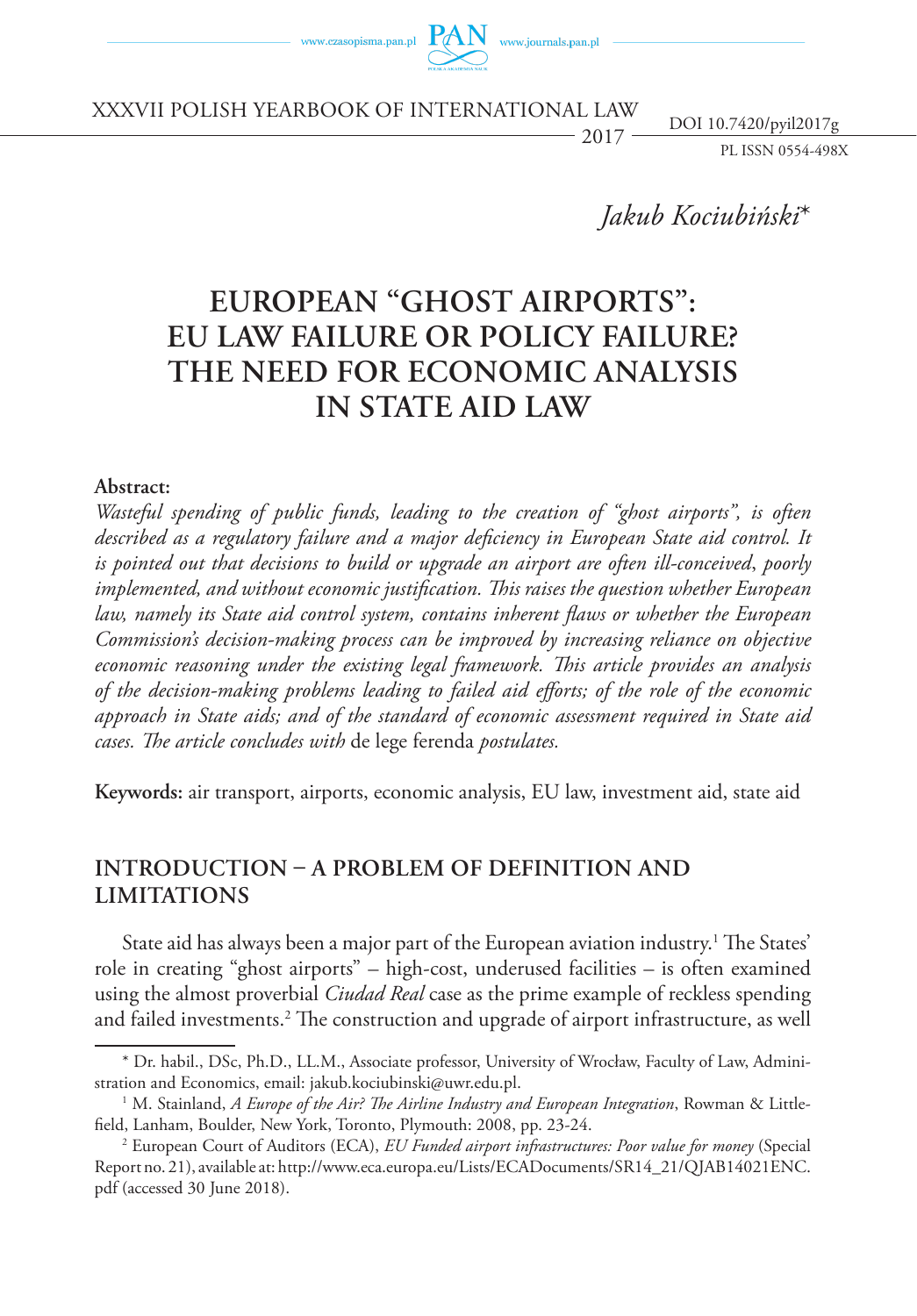as the investment process itself, is shaped by two main interrelated factors. The first relates to States' decisions authorising the process to begin. These are often motivated by purely domestic political considerations rather than legal ones, and hence are subject to only indirect control under EU State aid law, and then only to the extent it may affect the compatibility criteria of aid measures. The second factor relates to the EU State aid rules themselves. One of the main goals of the State Aid Modernisation initiative (SAM) – a major overhaul of the European Union's (EU) State aid control system launched in 2012 – is to place a greater emphasis on the appropriateness of aid measures and to avoid wasteful expenditure of public funds.<sup>3</sup> As a result, a number of legislative changes have been introduced by the *Guidelines on State aid to airports and airlines*, issued under Article 107(3)c of the Treaty on the functioning of the European Union (TFEU) and aimed at ensuring the economic viability of airport projects receiving investment aid.<sup>4</sup>

Nevertheless, while a more rigid approach has become noticeable in recent years, both in the regulatory landscape as well as in the European Commission's (EC) decisions, the problem with regard to State aids for the construction and modernisation of airports seems to persist. Consequently, the following research question can be asked: If domestic economic policies fall in principle outside the purview of EU law (and consequently outside the scope of this article) and the State aid rules concerning investment aid to airports already explicitly require proof of economic viability, then where does the problem lie? Alternatively, the question can be reformulated around the issue of the effectiveness of various safeguards designed to prevent wasteful or inefficient spending. Given this perspective, the material law rules of EU State aid law do not themselves warrant a detailed analysis, although they are outlined briefly in paragraph 1. Instead, this article adopts a rebuttable presumption that there are adequately formulated provisions in the existing material law, and thus the analysis focuses on how these provisions are interpreted and above all substantiated, which leads to the formulation of possible *de lege ferenda* postulates.5

As already emerges from the foregoing remarks, it is both my opinion and the article's hypothesis that the root cause of the problems of investment failures, and at the same time the answer to the question posed above, lies in the insufficient interface between the rules and operationalization of substantiating economic data. Despite the EC's

<sup>3</sup> Communication from the Commission to the European Parliament, the Council, the European Economic and Social Committee and the Committee of the Regions EU State Aid Modernisation (SAM), COM(2012)0209 final (2012 Communication).

<sup>4</sup> Communication from the Commission — Guidelines on State aid to airports and airlines, OJ [2014] C 99/3 (2014 Guidelines).

 $^5$  The term "adequate" refers to the requirement of a contribution to a well-defined objective of common interest; of limiting aid to the minimum necessary; of the absence of less restrictive means, along with the "controlling" principle of proportionality common to all investment aids authorised under Article 107(3)c TFEU. Although these criteria are fairly generic, given the complex nature of many investment projects the governing rules must remain sufficiently general to provide a solution in the event of a lacuna. These criteria should prevent wasteful spending when correctly applied. Therefore, as mentioned, the problem at issue boils down to the question of how to establish whether these criteria are fulfilled.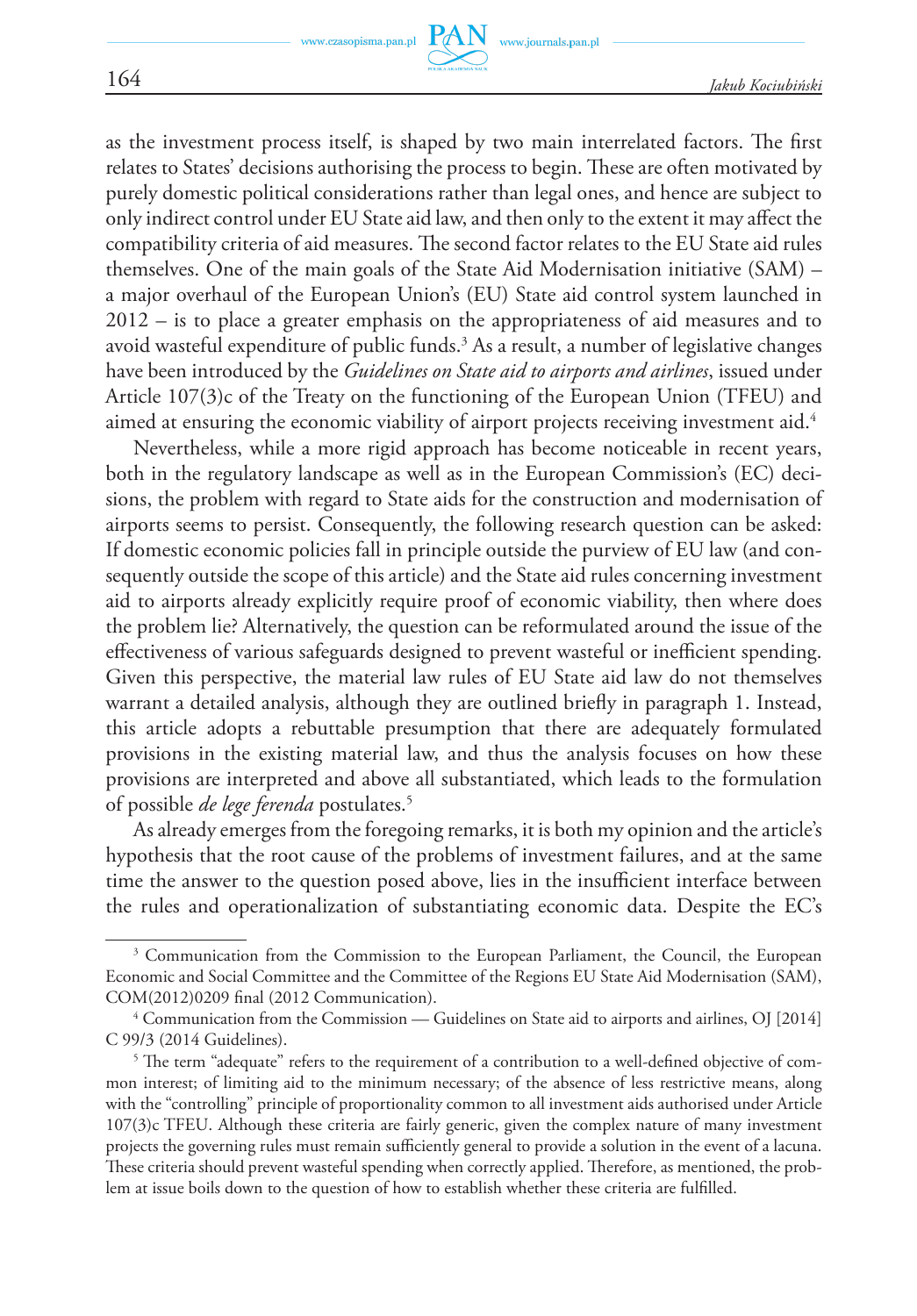claims of its reliance on various economic analyses in its case assessments, it seems that the current approach lacks transparency and methodological rigidity, to the detriment of legal certainty. While it stands to reason that regulators and lawmakers cannot reasonably expect that complex economic relations can be narrowed down to a simple input-reaction equation, and thus a certain randomness is unavoidable, nevertheless unpredictable outcomes could be minimized and legal certainty improved.<sup>6</sup> Therefore, in this article I aim to formulate a hypothesis based on the above-mentioned research question: that when properly structured, the legal sciences, and thus regulatory decision-making, can greatly benefit from the extensive *acquis* of economic/management sciences, and hence I put forward the argument that the Commission's current approach towards State aids for the construction and modernisation of airports can be refined and improved.

This article is organized as follows: Section 1 explores types of decision-making failures in State aids for the construction or upgrade of airports, illustrating the problem outlined in the research question and serving as a springboard to further analysis. Section 2 provides a brief discussion of the role of economic analyses in European lawmaking and market regulation processes in the field of State aid. Section 3 considers the standards for assessing the competitive impact of aid measures. This is followed by an examination of the procedural aspects of State aid cases – the prior notification requirement and burden of proof – in Sections 4 and 5 respectively. The analysis concludes with *de lege ferenda* proposals.

## **1. Decision-making failures in State aid to airports – the nature of the beast**

In EU law, State aid is defined as a measure attributable to a State, granting a selective advantage, unobtainable under normal market conditions, to certain undertakings.<sup>7</sup> There is some controversy about whether a distortion of competition and trade between

<sup>6</sup> The concept of legal certainty is recognised as one of the fundamental principles of European Union law. Throughout this analysis, the concept will be interpreted in a European context, which is inextricably linked with the doctrine of legitimate expectations and the principle of good faith. In a nutshell, it will be understood as a requirement that sufficient information must be made public to enable parties to know what the law is and why has it been applied in a particular way. *See* T. Tridmas, *The General Principles of EU Law* (3rd ed.), Oxford University Press, Oxford: 2013, p. 242.

<sup>7</sup> The notion of State aid is traditionally based on the extensive case-law, and rather loosely on the actual wording of Article 107(1) TFEU. In 2015 the Commission adopted the Communication on the notion of State aid (Commission Notice on the notion of State aid as referred to in Article 107(1) of the Treaty on the Functioning of the European Union, [2016] OJ C262/1 (2016 Notice)) which did not introduce any new approaches but rather codified the pre-existing case-law. Interpretation of the notion of State aid by the EU Courts will thus constitute primary point of reference for this analysis. *See further* K. Bacon, *European Union Law of State Aid*, Oxford University Press, Oxford: 2017, pp. 17-89; H.C.H. Hofmann, C. Micheau (eds.), *State Aid Law of the European Union*, Oxford University Press, Oxford: 2016, pp. 65-220; K. Quigley, *European State Aid Law and Policy* (3rd ed.), Bloomsbury, Hart Publishing, Oxford, Portland: 2015.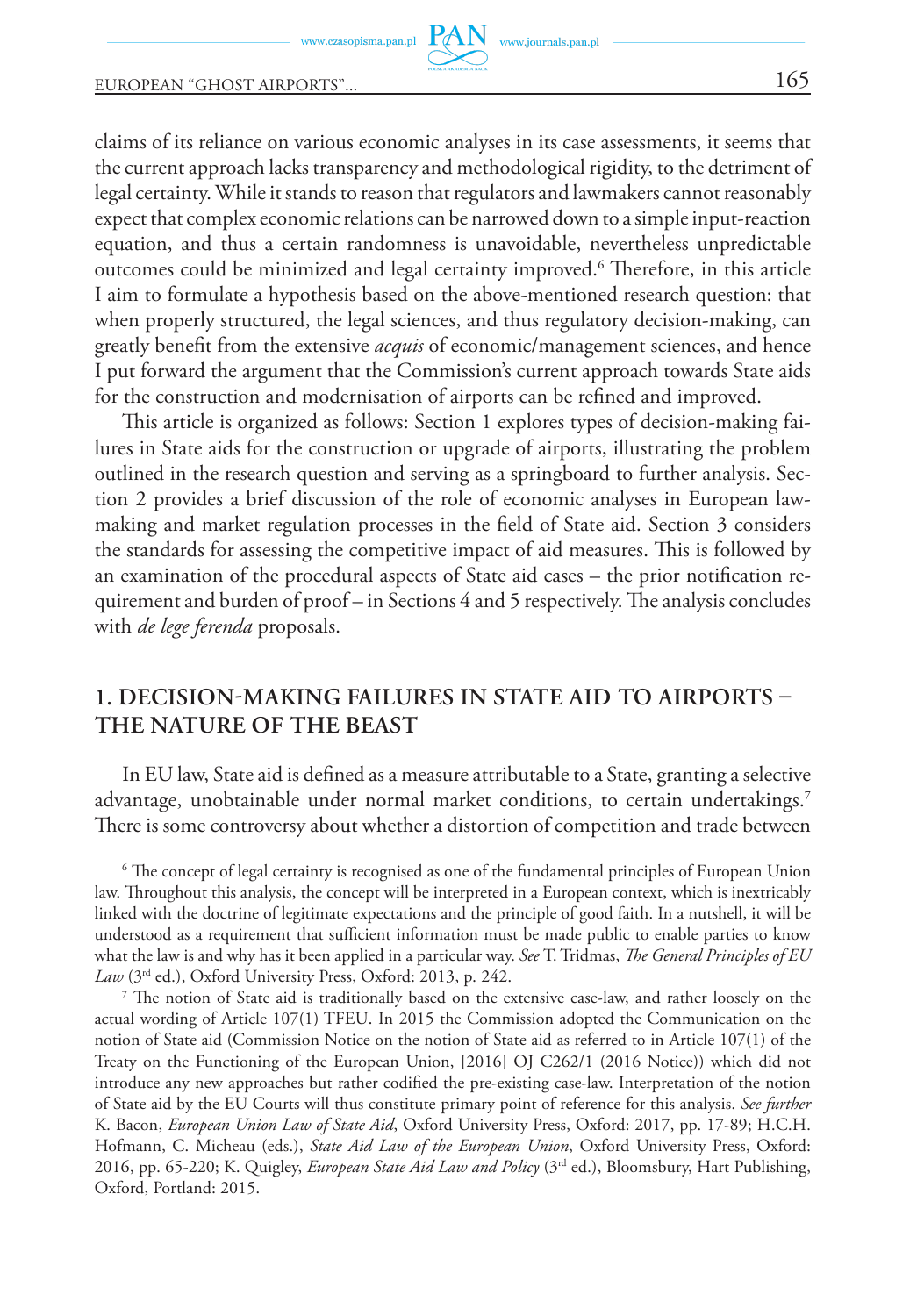Member States is an element of the definition itself, or just the compatibility criterion.<sup>8</sup> Yet, such distinction remains a semantic one for this analysis, as the issue of whether or not a measure constitutes State aid, or that the measure is compatible with the Internal Market, must be preceded by a market analysis.<sup>9</sup> Additionally, while the distortion of competi tion and effect on trade criteria remain distinct, they are usually analysed together.<sup>10</sup>

A comprehensive overhaul of the rules governing State aids to airports is one of the most prominent components of the State Aid Modernisation initiative.<sup>11</sup> The Commission asserted in the policy paper that nearly half of the European airports are not profitable, and further elaborated that there have been cases of "ghost airports" which should not have been constructed in the first place.<sup>12</sup> In the EC's view, the issue has become serious enough to warrant legislative action. Some may argue that spectacular failures are rare, but they tend to be the cases that the media publicizes, so it is more of a publicity problem than any intrinsic failing in the system itself, although it remains debatable what precise percentage of failed investments constitutes a failure of the entire system. Nevertheless, in my opinion the mere fact that such avoidable problems occur requires policy adjustments.

There are two distinct, but linked, sets of problems associated with decision-making on State aids for the construction and modernisation of airports that lead to the failure of aid measures. The first relates to the EC's decisions made on the basis of erroneous forecasts. It goes without saying that every prediction has a margin of error, but in some cases forecasts are *prima facie* methodologically flawed.<sup>13</sup> This problem exists in both State aids and in other cases involving EU funds.<sup>14</sup> The second issue concerns cases where the original predictions are sound, but due to either mismanagement or

(2014 Policy Brief), available at: http://ec.europa.eu/competition/publications/cpb/2014/002\_en.pdf (accessed 30 June 2018).

<sup>12</sup> *Ibidem*, p. 2. This issue has been the subject of Parliamentary Questions (E-001393/2015, P-011981-15), and in its answers the Commission has stated that it has no plans to establish a list of "inefficient airports" but intends to remain in close contact with Member States to make sure that the new rules on State aid for airports are applied.

<sup>13</sup> *See* especially the cases described in Section 5.

<sup>14</sup> In principle State aid must be attributable to the State, which is not the case with the EU funds. However, most EU programmes involve co-financing from States' budgets and thus fall within the ambit of State aid rules (Hofmann & Micheau, *supra* note 7, pp. 204-209). Airports can be financed from the European Regional Development Fund, The Cohesion Fund, or under the Trans-European Transport Networks (TEN-T) programme.

<sup>&</sup>lt;sup>8</sup> Quigley *supra* note 7, pp. 79-80. The EU Courts have held that where aid is granted to an undertaking that operates beyond one Member State, such aid will be regarded as affecting trade on the Internal Market (*See*, *inter alia*, Case C-66/02 *Italy v. Commission* [2005], ECLI:EU:C:2005:768). This interpretation seems applicable if there are international flights at the airport.

<sup>9</sup> The aid may be either declared compatible with the Internal Market, or a particular measure can be considered not to constitute State aid.

<sup>10</sup> *See*, *inter alia*, Cases T-288/97 *Regione Friuli Venezia Giulia v. Commission of the European Communities* [2001], ECLI:EU:T:2001:115, para. 41; T-50/06 *RENV II: Ireland and Aughinish Alumina Ltd v. European Commission* [2016], ECLI:EU:T:2016:227, para. 113. 11 *Competition policy brief: New State aid rules for a competitive aviation industry*, Issue 2, February 2014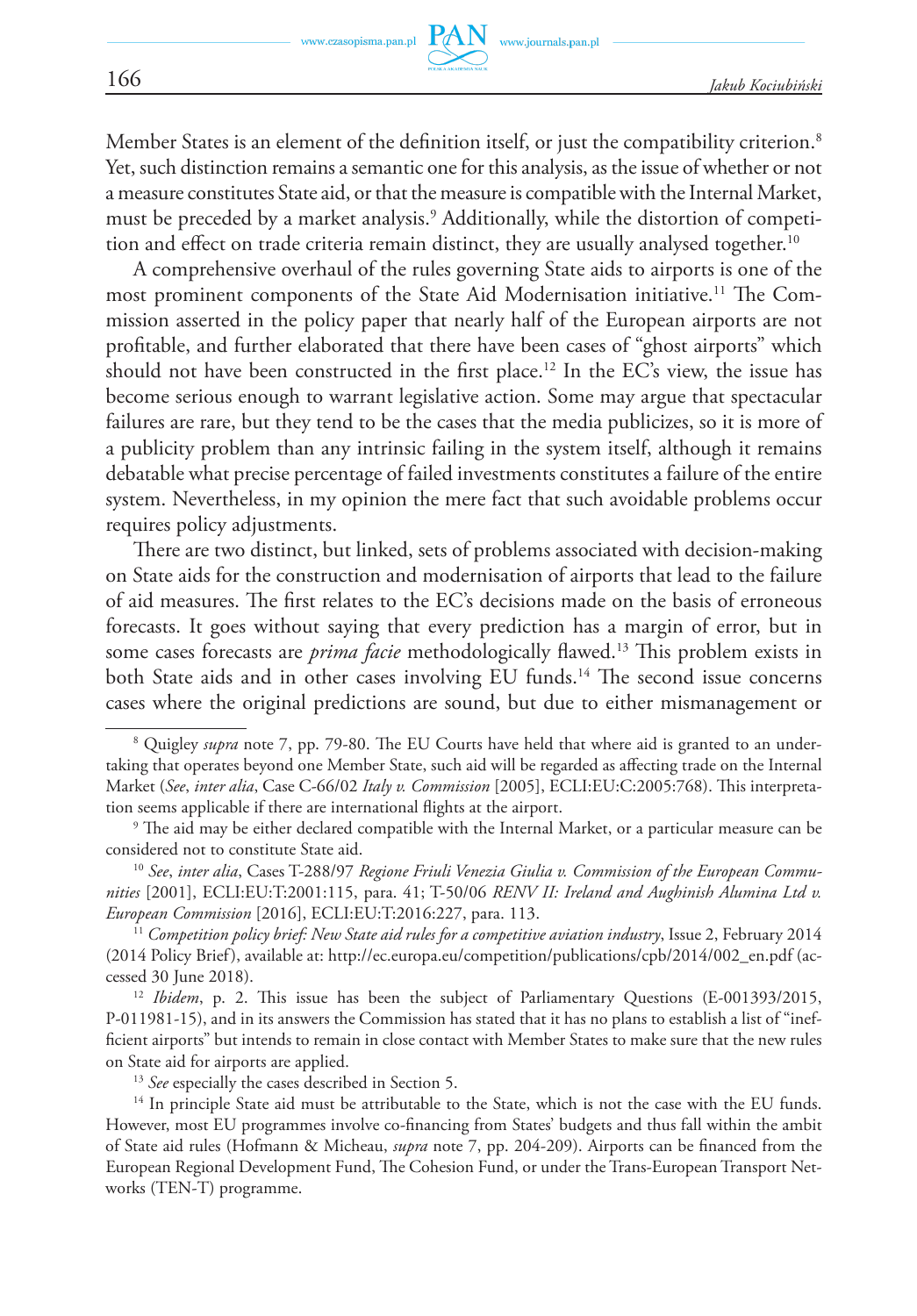to unforeseen and unavoidable circumstances, the predictions initially made become invalid over time, and thus the original objective of the State's intervention becomes unattainable without further subsequent aid.

www.journals.pan.pl

Referring to the first scenario, case of *Kassel* (formerly *Kassel-Calden*) serves as a prime example of a project gone wrong.<sup>15</sup> The airport, converted from an airfield, was originally intended to relieve congestion at the Frankfurt Airport. Kassel was supposed to take over parts of low-cost, charter, and cargo operations as well as the general aviation already present on the site. The airport operator benefited from four separate aid measures.16 All aids were authorised by the Commission, which concluded that the project offered a reasonable prospect for profit. In hindsight, we now know that the airport attracted negligible commercial air traffic and did not even come close to the break-even point. Currently, (i.e. as of November 2017), the owners are considering shutting it down.17

If one were to look solely at the formal interpretation of the existing rules, it is difficult to find anything to criticise in the Kassel case. What's more, every single case involving State aid to the Kassel airport outwardly appears to be an example of correct application of the State aid rules. Investment aid may be considered to be compatible with the Internal Market under Article 107(3)c TFEU only if the aid measure is aimed at a "well-defined objective of common interest."18 At first glance, it would seem this criterion was fulfilled, as the airport was considered to provide a local economic stimulus. There is an extensive body of research that shows a positive relationship between infrastructure development and economic growth, and while the actual extent may be subject to some debate, there is a general consensus regarding the existence of such impacts – direct, indirect, and induced.19 Consequently, it can be concluded that the aid granted was well-targeted and proportional.<sup>20</sup> Controversy arises over the

<sup>&</sup>lt;sup>15</sup> In January 2015, Kassel-Calden Airport was renamed Kassel Airport. The previous name is used in older decisions.

<sup>16</sup> Cases: NN14/2007 *Kassel-Calden Airport* [nyr] – Decision not to raise objections; N 112/08 *Flughafen Kassel-Calden* [2009] OJ C97/4 - Decision not to raise objections; N335/2010 *Finanzierung des Ausbaus des Verkehrslandeplatzes Kassel-Calden* [2011] OJ C23/1 – Decision not to raise objections; SA.34089 *Erneute Finanzierung des Ausbaus des Verkehrslandeplatzes Kassel-Calden* [2012] OJ C341/2 – Decision not to raise objections.

<sup>&</sup>lt;sup>17</sup> The airport operator, Flughafen GmbH Kassel, is owned by the Land Hessen (68%), the city of Kassel (13%), the Landkreis Kassel (13%) and the municipality of Calden (6%). Given this ownership structure, a closure decision may be delayed for political reasons.

<sup>&</sup>lt;sup>18</sup> 2014 Guidelines, *supra* note 4, para. 79(a). This requirement is common to all aids authorised under Article 107(3) TFEU, not only aids for airports.

<sup>19</sup> *See generally* J. Hakfoort, T. Poot, P. Rietveld, *The Regional Economic Impact of an Airport: The Case of Amsterdam Schiphol Airport*, 35(7) Regional Studies 595 (2001); M.N. Postorino (ed.), *Regional Airports*, WIT Press, Southampton, Boston: 2011; A. Smyth, G. Christodoulou, N. Dennis, M. Al-Azzawi, J. Campbell, *Is air transport a necessity for social inclusion and economic development?* 22(7) Journal of Air Transport Management 53 (2012); Z. Elburz, P. Nijkamp, E. Pels, *Public infrastructure and regional growth: Lessons from meta-analysis*, 58(1) Journal of Transport Geography 1 (2017). This list may not be exhaustive, but it does provide an overview.

 $20$  Aid is deemed proportionate if the objective cannot be delivered through the use of market means alone, or using an aid scheme that would have a less distortive effect on competition (Bacon, *supra* note 7,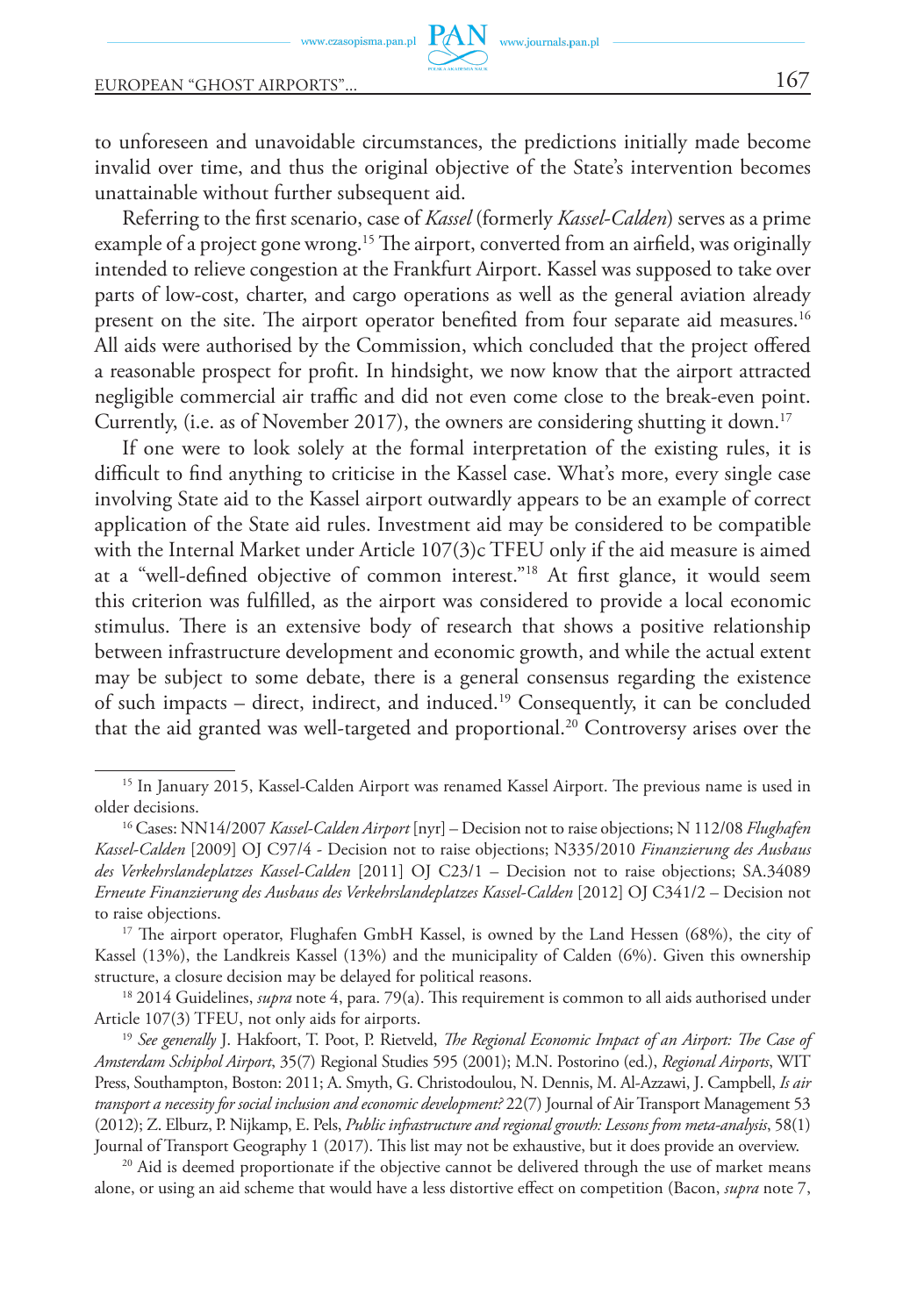requirement that infrastructure must demonstrate that it has a reasonable prospect of achieving profitability over the mid-term horizon.21 The Commission pointed to the observable drop in the number of charter operations and to the fact that three regional airports – Paderborn-Lippstadt, Hannover and Erfurt – have similar catchment areas, and therefore concluded that the chances were rather slim that the new airport would satisfy a significant portion of the local demand, estimated at 3.3 million passengers per annum.22 All of these factors quite clearly indicate that the investment showed dubious prospects for profitability, yet the EC cleared the aid, apparently disregarding its own analysis.

At this point it is worthwhile mentioning that there are no exact annual passenger flow figures to conclusively determine that an airport will be profitable.<sup>23</sup> There is a significant body of research on the subject, highlighting various factors affecting airports' profitability.24 The Commission concluded that airports serving in excess of 3 million

 $22$  Additionally, the aid coincided with the financial crisis. The overall downturn resulted in a  $4.6\%$ decrease in passenger air transport in Germany in 2009. However, since June 2010 the monthly growth rates in passenger air traffic in Germany have been increasing and were 7% above the monthly growth rates of the previous year, and since 2009 Germany has enjoyed a GDP growth of around 3% per annum. The Commission concluded that figures in the business plan still hold true (Aktualisierte Stellungnahme zur Nachfrageprognose für den Flughafen Kassel-Calden, Intraplan Consult GmbH, 12 März 2012, S. 8 – the business plan is not publicly available in its entirety, only excerpts in the EC's decisions). In decision SA/34089 (para. 63) the Commission asserted: "(…) in the 'most probable' scenario examined, it is not expected that Kassel-Calden airport will be able to fully exhaust its regional market potential of 3.1 million passengers. Overall, a market share of 16.3% is expected." Such threshold is well below the EC's own estimates on airports' profitability (2014 Guidelines, *supra* note 4, para 118).

<sup>23</sup> Additionally, the data suggest that low cost carriers usually bring less revenue for airports than legacy carriers (especially non-aeronautical – i.e. from passengers). Therefore, if an airport mostly depends on low cost carriers, the required number of passengers per annum may be higher than indicated below (*see*, *inter alia*, D. Gillen, P. Forsyth, J. Müller, H-M. Nimeier (eds.), *Airport Competition: The European Experience*, Ashgate, Farnham: 2010, pp. 68-70; J. Wiltshire, *Airport competition: Reality or myth?*, 67 Journal of Air Transport Management 241 (2018); M. Yokomi, P. Wheat, J. Mizutani, *The Impact of Low Cost Carriers on Non-Aeronautical Revenues in Airport: An Empirical Study of UK Airports*, 64 Journal of Air Transport Management 77 (2017)). These figures also do not take into account the existence of other indirect aid measures, such as marketing contracts.

<sup>24</sup> *See generally*, *inter alia*, Gillen et al., *supra* note 23; Postorino, *supra* note 19; C. Oliviera Cruz, J. Miranda Sarmento, *Airport privatization with public finances under stress: An analysis of government and investor's motivations*, 62(7) Journal of Air Transport Management 197 (2017); J. Zuidberg, *Exploring the determinants for airport profitability: Traffic characteristics, low-cost carriers, seasonality and cost efficiency*, 101 Transportation Research Part A: Policy and Practice 61 (2017). The list is by no means exhaustive.

pp. 100-101; Quigley, *supra* note 7, pp. 377-383). In the case of the Kassel airport, no private investor was interested in the project.

<sup>21 2014</sup> Guidelines, *supra* note 4, paras. 86, 99 *in fine*. According to submitted (and accepted) business plan, in 2014, the number of passengers was expected to increase to 410,000. The business plan expected a constant yearly growth in passenger numbers (4% per annum). The actual figures were as follows: 2014 – 45,587 passengers; 2015 – 64,926 passengers; 2016 – 54,822; 2017 (January-August) – 34,232 (Kassel Airport – Zahlen, Daten und Fakten, available at: https://www.kassel-airport.aero/de/inhalte-metanavigation-seitenfuss/die-flughafen-gmbh/zahlen-daten-und-fakten (accessed 30 June 2018)).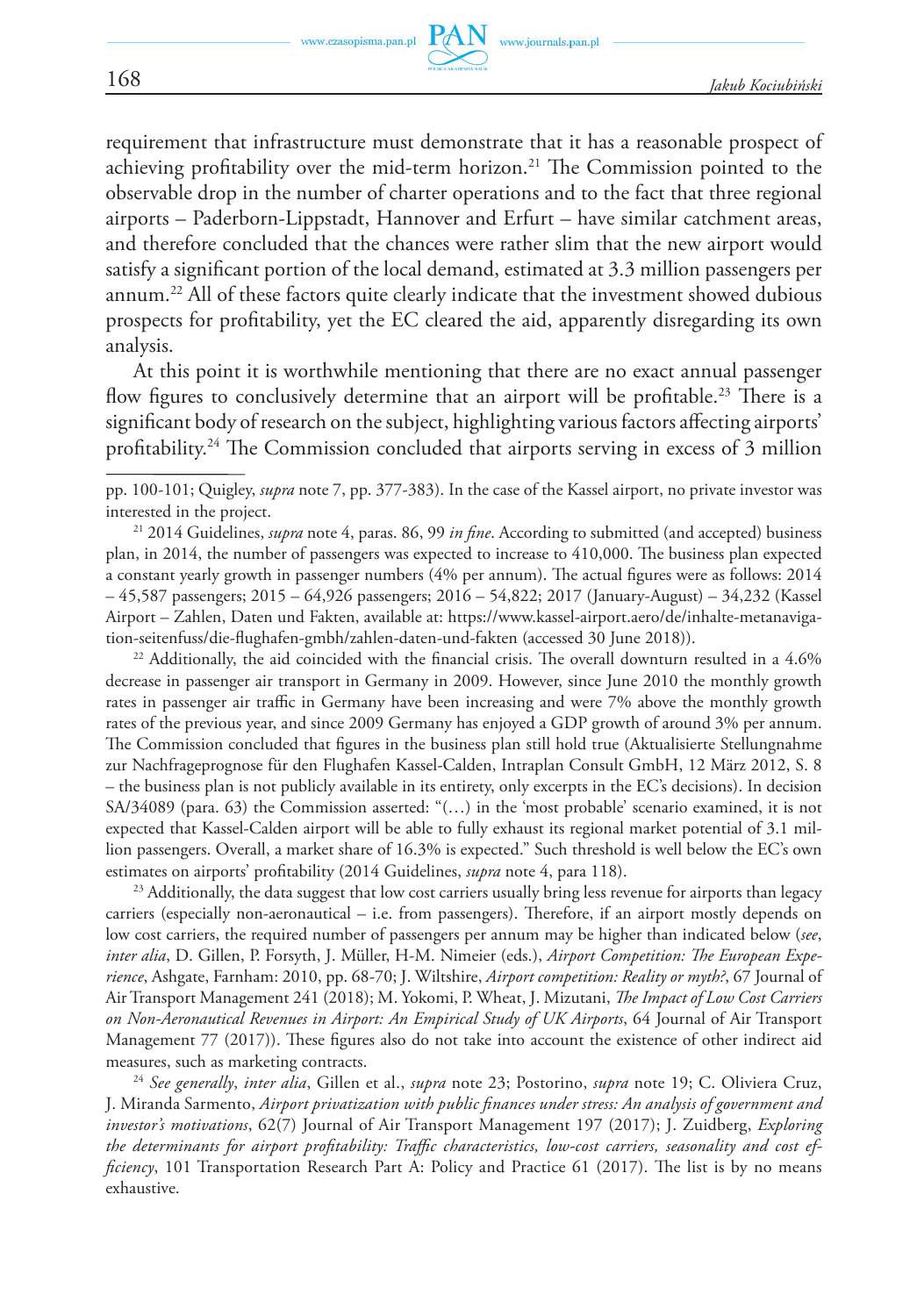passengers per annum should be able to cover their operating costs.<sup>25</sup> The European Commission broadly based its assessment on the research conducted at Cranfield University in 2002.<sup>26</sup> The Cranfield analysis is generally considered to be thorough and reliable, but it remains an open question whether these figures have become outdated.

www.journals.pan.pl

The above highlights a more general problem, relevant for all regulatory measures. The central dilemma here focuses on whether fixed parameters – imposed *ex ante* – can be the basis for an appraisal of all cases involving interventions in the market. i.e. State aids, competition, merger control, and so on. There exists an unrealizable dream among many market regulators that economic processes can be reduced to invariable formulas, "stimulus and reaction."27 Since this is impossible in practice, all economic regulations must allow for a margin of appreciation, meaning a certain degree of flexibility.<sup>28</sup> This flexibility is sometimes incorrectly equated with arbitrariness, especially in State aid cases where the Commission enjoys a high degree of discretionary power.<sup>29</sup> At the same time however, it is also true that without transparency flexibility can easily transform into arbitrariness, or at least be perceived as such, to the obvious detriment of legal certainty.

The importance of this factor becomes apparent when considering interpretation of the compatibility criteria in the *Kassel* case. From a purely formal standpoint, the existing rules were correctly applied. The interpretation was sound, logical, coherent, and consistent with the *ratio legis* of the State aid system.<sup>30</sup> Yet the investment has proven to be a failure. If one searches for the root cause of this manifest divergence,

<sup>25 2014</sup> Guidelines, *supra* note 4, para. 118. It is worth mentioning that in a prior version of Aviation Guidelines (Communication from the Commission, *Community guidelines on financing of airports and start-up aid to airlines departing from regional airports* [2005] OJ C312/1) the Commission stated that airports need between 500,000 and 1.5 million passengers to make a profit, although it rightly observed that there are no absolute figures with regard to the break-even point, a fact directly referred to in the 2002 Cranfield Study. In the current guidelines (2014 Guidelines), the EC has revised these figures: according to the Commission airports with annual passenger traffic above 3 million are usually profitable, while smaller airports may not be able to cover at least part of their operating costs (*cf.* para. 72 of the 2005 Guidelines with para. 118 of the 2014 Guidelines). The current guidelines also quote from the 2002 Cranfield Study, but these figures remain unsourced.

<sup>&</sup>lt;sup>26</sup> Study on competition between airports and the application of State aid rules – Cranfield University, June 2002 (2002 Cranfield Study), available at: http://bit.ly/2ERSyQC (accessed 30 June 2018).

<sup>&</sup>lt;sup>27</sup> Karl Popper correctly pointed that every rulemaking can be boiled down to the method of "trial" and error" (K. Popper, *Objective Knowledge: An Evolutionary Approach*, Oxford University Press, Oxford: 1973, p. 9). Additionally, one can point out the emblematic "butterfly effect" describing situation when a small change in one state of a deterministic nonlinear system can result in large differences in a later state (E.E. Peters, *Applying Chaos Theory to Investment & Economics*, Wiley & Sons, New York, NY: 1994). It can be argued that in the complex economic relationship high number of variables make accurate prediction impossible.

<sup>&</sup>lt;sup>28</sup> In legal doctrine, the term margin of appreciation is often used in a specific context of human rights. The term will continue to be used in this analysis in the literal sense with no relation to that context.

<sup>29</sup> P. Nicolaides, M. Kekelekis, P. Buyskes, *State Aid Policy in the European Community: A Guide for Practitioner*s, Kluwer Law International, Alphen aan den Rijn: 2004, p. 164.

<sup>30</sup> *See* criteria in 2014 Guidelines, *supra* note 4, paras. 83-111.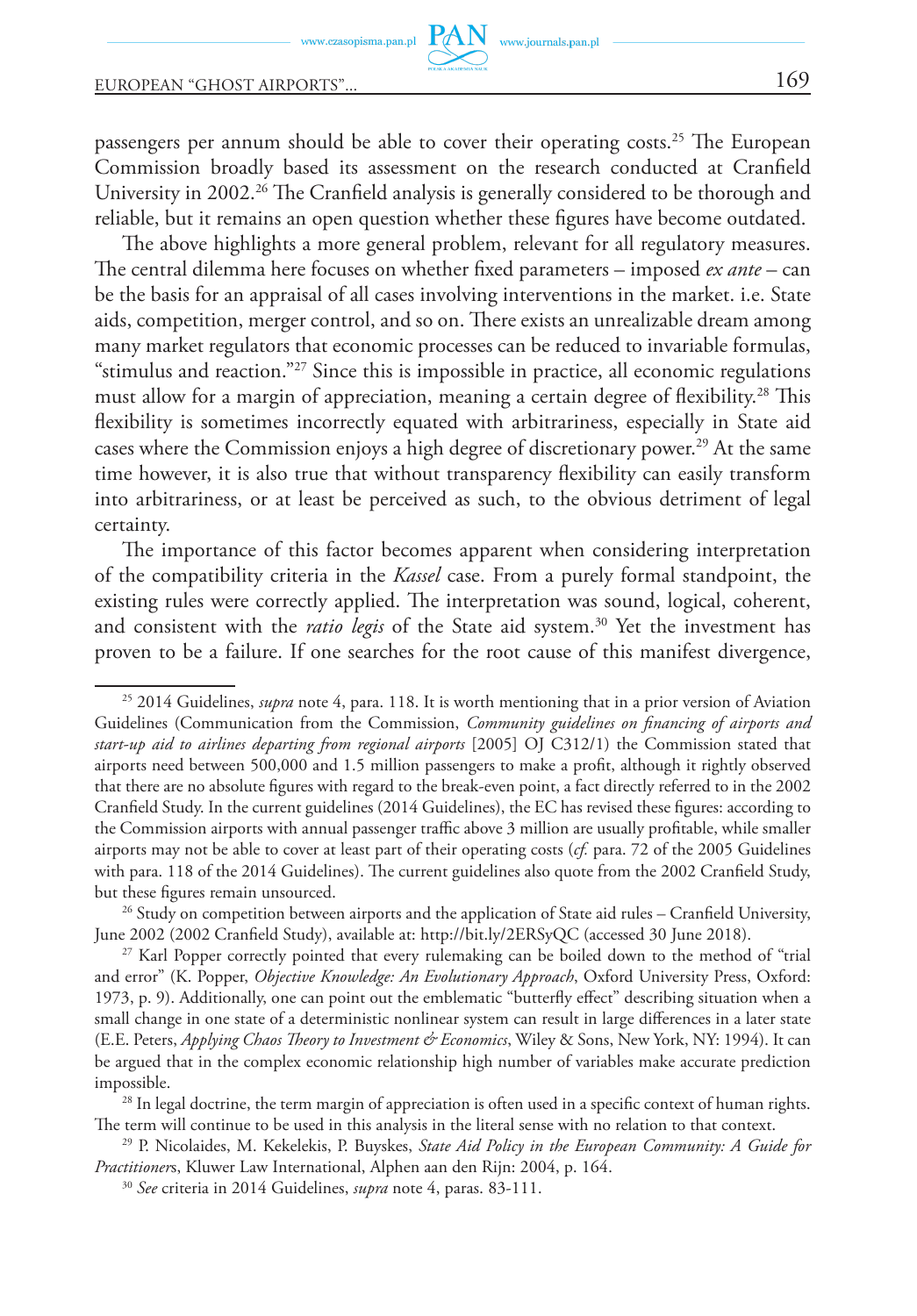a purely legal analysis of the compatibility criteria does not reveal any apparent flaws. On the contrary, these rules seem to be impartial and aimed at achieving economic efficiency, while avoiding wasteful or inefficient expenditures. However, as mentioned in the Introduction, the problem lies at the interface between the above-mentioned rules and the data used to substantiate a particular interpretation. If erroneous data is fed to the regulator or competition authority, the application of these rules will fail to produce the desired result.<sup>31</sup>

The case of the Kassel airport is by no means an isolated one. A similar problem can be seen not only in State aids wherein a project is financed entirely from the public purse, but also in cases involving EU funds and those co-financed by the State.<sup>32</sup> The following most glaring examples can also be found: Córdoba (unnecessary airside expansion); Fuerteventura (oversized terminal); La Palma (too large airside expansion); Thessaloniki (unused cargo terminal); Kastoria (extension to the runway that has never been used by the type of aircraft it was designed for); Vigo (extensive overlaps in catchment areas of at least two non-congested airports); Murcia – San Javier (extensive overlaps in catchment areas of other airports); and Corvera (simultaneous construction of another airport).<sup>33</sup>

The second mentioned category relates to the situation when initial projections rightly prove that the investment is viable (viability must be assumed at this point), but the project has been derailed at a later stage.<sup>34</sup> There is no better example than the Berlin-Brandenburg airport. This case has become a source of national embarrassment as the project has been plagued by cost overruns and construction delays.<sup>35</sup> In this case, the apparent failure of aid measures cannot be attributed to using unrealistic profitability forecasts.36 Examples from around the world convincingly show that hub airports, especially those that serve major cities, are generally profitable.<sup>37</sup> For this reason, it could be assumed that the airport serving Berlin would have been profitable as well. However, in the case of the Berlin-Brandenburg airport management errors were to blame.38 It can thus be argued that sound management practices should have prevented the occurrence of such negative events. But this is a separate issue and should not be confused with the existence of over-optimistic, biased forecasts. However, because these

<sup>31</sup> I. Sanderson, *Evaluation, policy learning and evidence-based policy making*, 80 Public Administration 1 (2002). 32 *See* N. Robins, *State aid assessments in the aviation and ports sectors: The role of economic and financial* 

*analysis*, 18 ERA Forum 121 (2017).

<sup>33</sup> Special Report no. 21, *supr*a note 2, pp. 18 et seq.

<sup>&</sup>lt;sup>34</sup> It is widely believed that there is a general trend for infrastructure projects carried out and paid for by central or local governments to involve overly optimistic assumptions regarding costs and predicted profitability (*see* B. Flyvbjerg, *Five Misunderstandings about Case-study Research*, 12 Qualitative Inquiry 219 (2006)). The two failures described above are not mutually exclusive.

<sup>35</sup> J. Fiedler, A. Wendler, *Berlin Brandenburg Airport*, in: G. Kostka, J. Fiedler, (eds.), *Large Infrastructure Projects in Germany: Between Ambition and Realities*, Palgrave Macmillan, London: 2016, pp. 87 et seq. <sup>36</sup> *Ibidem*, pp. 88-91.

<sup>37</sup> Gillen et al., *supra* note 23, pp. 63-73.

<sup>38</sup> Fiedler, Wendler, *supra* note 35, p. 93 et seq.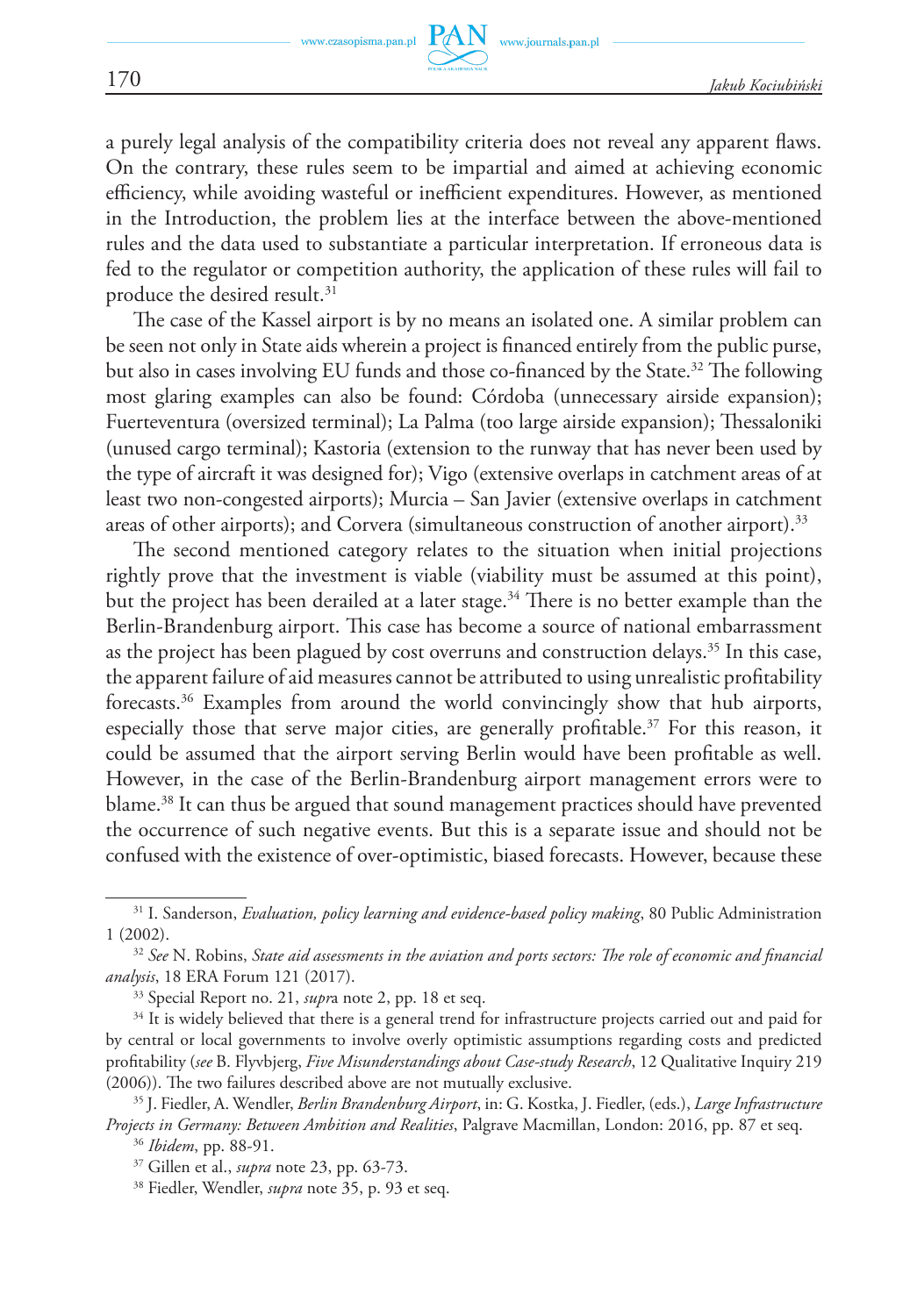www.czasopisma.pan.pl

events are not mutually exclusive, such confusion can easily occur. Nevertheless, the fact remains that fixing these problems requires different solutions.

www.journals.pan.pl

This example serves to illustrate that securing a sound and reliable analysis cannot be regarded as the universal *panaceum* for unsuccessful State interventions. Therefore, it must be noted that the analysis which follows and the proposed improvements are only applicable to situations where economic demand does not in itself justify construction of the airport.

# **2. Applying a more economic approach – a forgotten IDEA?**

Placing a greater emphasis on economic efficiency is nothing new in competition law. In the late 1980s and early 1990s the European system was criticised (and rightly so) for being "too legalistic and lacking in economic analysis."39 Many critics pointed out the unfavourable comparison between EU competition law and that of its equivalent – US Antitrust law – which since the 1970s has been applied through the lens of objective economic analysis.<sup>40</sup> These arguments have been largely substantiated in some high-profile "transatlantic" cases – *Boeing/McDonnel Douglas* (1997), *GE/Honeywell* (2001) and *Microsoft* (2004) – when a conflict between the US and the (then) European Community competition authorities exposed problems with the (then) contemporary European approach. $41$ 

As a result, in 1999 the European Commission (under Mario Monti, then the Competition Commissioner) undertook an ambitious, but "soft" reform under the label *More Economic Approach*. 42 During this process, the Commission enacted a series of acts, mostly soft law, within the antitrust (Articles 101 and 102 TFEU) as well as Merger Control spheres, outlining an approach "based on the effects on the market."<sup>43</sup> While the broad goal of grounding law in microeconomics is not hard to decode, the concept of the *More Economic Approach* seems superfluous, as official policy papers have failed to clearly explain its agenda.<sup>44</sup>

Such vagueness is unavoidable to a certain extent, because as Robert Bork famously said about the US antitrust system, "only when the issue of goals has been settled is it possible to frame a coherent body of substantive rules."45 The same holds true in case of the EU competition law, and there is an ongoing and unresolved debate over the

<sup>39</sup> B.E. Hawk, *System Failure: Vertical Restraints and EC Competition Law*, 32 Common Market Law Review 973 (1995).

<sup>40</sup> R. van den Bergh, *Modern Industrial Organisation versus old-Fashioned European Competition Law*, 17 European Competition Law Review 75 (1996); A.C., Witt, *The More Economic Approach to EU Antitrust Law*, Hart Publishing, Oxford, Portland: 2016, pp. 10-11.

<sup>41</sup> Witt, *supra* note 40, pp. 11-24.

<sup>&</sup>lt;sup>42</sup> Commission of the European Communities, White Paper on Modernisation of the Rules Implementing Articles 85 and 86 of the EC Treaty [1999] OJ C132/1 (1999 White Paper).

<sup>43</sup> A list of these acts is available in Witt, *supra* note 40, pp. 57-60.

<sup>44</sup> Witt, *supra* note 40, pp. 57-59.

<sup>45</sup> R. Bork, *The Antitrust Paradox*, Free Press, New York: 1993, p. 59.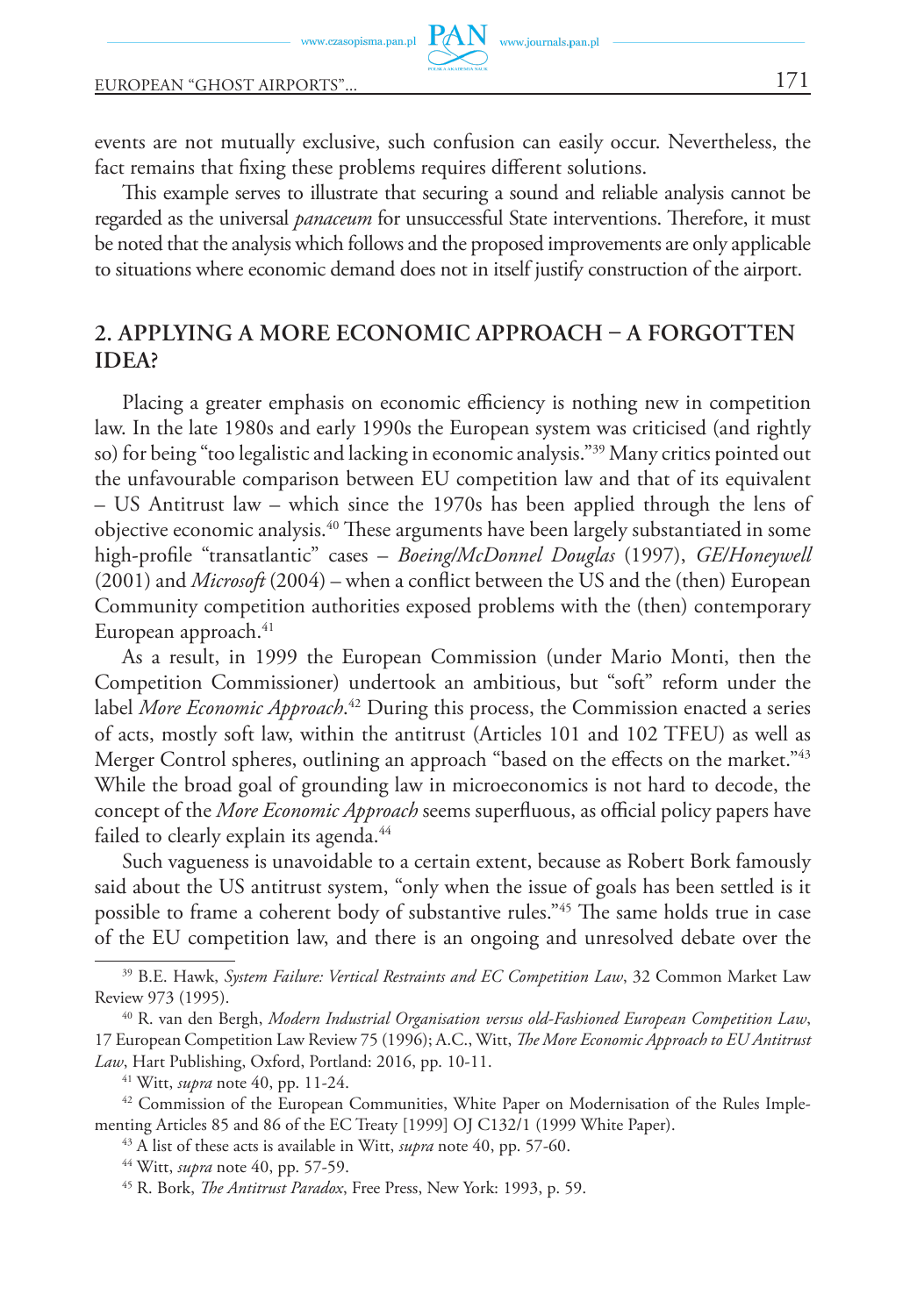goals, priorities, and values of the European economic model.<sup>46</sup> Nevertheless, despite these uncertainties the practical ramification of this new approach is, broadly speaking, the use of an economic analysis as a justification for a given EC decision.<sup>47</sup> A lack thereof may constitute a violation of the applicable procedural standards, resulting in a declaration of *ex tunc* nullity.<sup>48</sup> Yet, this development cannot give rise to a legitimate expectation regarding the quality of these analyses, but merely their existence.<sup>49</sup>

While the approach presented above can be criticised as half-hearted, surprisingly even as such it did not initially find its way into State aid law. Only in 2005 did the European Commission publish a vague document entitled *State Aid Action Plan* outlining (in rather broad strokes) a conceptual framework for the appraisal of State aids.50 The balancing test laid out therein has subsequently been introduced into a number of sectoral guidelines and further refined as part of the SAM reform.<sup>51</sup> While these declarations remain mostly vague and aspirational, nevertheless they cannot be completely ignored and as a result practicing lawyers can expect some economic justification for State aids. However, as with its antitrust counterpart, such an expectation does not extend to a specific methodological standard. Even though there has been observable progress over recent years, State Aid Modernization seems oblivious to those voices advocating the need to improve analyses of distortions of competition and effects on trade.52 This becomes apparent given that the EC did not introduce into State aids a market analysis comparable to that carried out under Articles 101 and 102 TFEU and in Merger Control.<sup>53</sup> In a similar vein, the CJEU has remained reticent in its case-law

 $46$  There is an extensive debate among legal scholars over the goals of both the EU Competition law as well as the whole European economic model. While it is broadly accepted that these goals encompass the effective allocation of resources, consumer welfare, and integration of the Internal Market, there is no consensus on meaning of these notions as well as on the relationship between them.

<sup>47</sup> G. Monti, *EC Competition Law*, Cambridge University Press, Cambridge: 2007, pp. 15-17.

<sup>&</sup>lt;sup>48</sup> It can be considered as "infringement of an essential procedural requirement" within the meaning of Article 263 TFEU. *See* Cases T-34/02 *EURL Le Levant 001 and Others v. Commission of the European Communities* [2006], ECLI:EU:T:2006:59; T-1/08 *Buczek Automotive sp. z o.o. v. Commission of the European Communities* [2008], ECLI:EU:T:2008:79.

<sup>&</sup>lt;sup>49</sup> Bacon, *supra* note 7, p. 84.<br><sup>50</sup> Commission of the European Communities, *State Aid Action Plan. Less and better targeted state aid: a roadmap for state aid reform 2005–2009*, COM(2005) 107 final (2005 SAAP).

<sup>51</sup> Bacon, *supra* note 7, pp. 15-16; Hofmann & Micheau, *supra* note 7, pp. 33-35.

<sup>52</sup> *See* X. Boutin, N. Gaál, *Modernising State Aid through Better Evaluations – Insights from Recent Discussions with Stakeholders*, 13(1) European State Aid Law Quarterly 67 (2014); F. Gröteke, K. Mause, *The Economic Approach to European State Aid Control: A Politico-Economic Analysis*, 17(2) Journal of Industry, Competition and Trade 185 (2016). The State aid control system was put in a difficult position following the financial crisis, when many extraordinary measures were authorised. The too-great leniency towards ailing operations was one of the main causes of the SAM reform. Despite this initiative however, the postcrisis fallout has not yet been fully cleaned up. *See* A. Sanchez-Graells, *Digging itself out of the hole? A critical assessment of the European Commission's attempt to revitalise State aid enforcement after the crisis*, 4(1) Journal of Antitrust Enforcement 157 (2015). 53 J.T. Lang, *EU State Aid Rules – The Need for Substantive Reform*, 3 European State Aid Law Quarterly

<sup>440 (2014).</sup>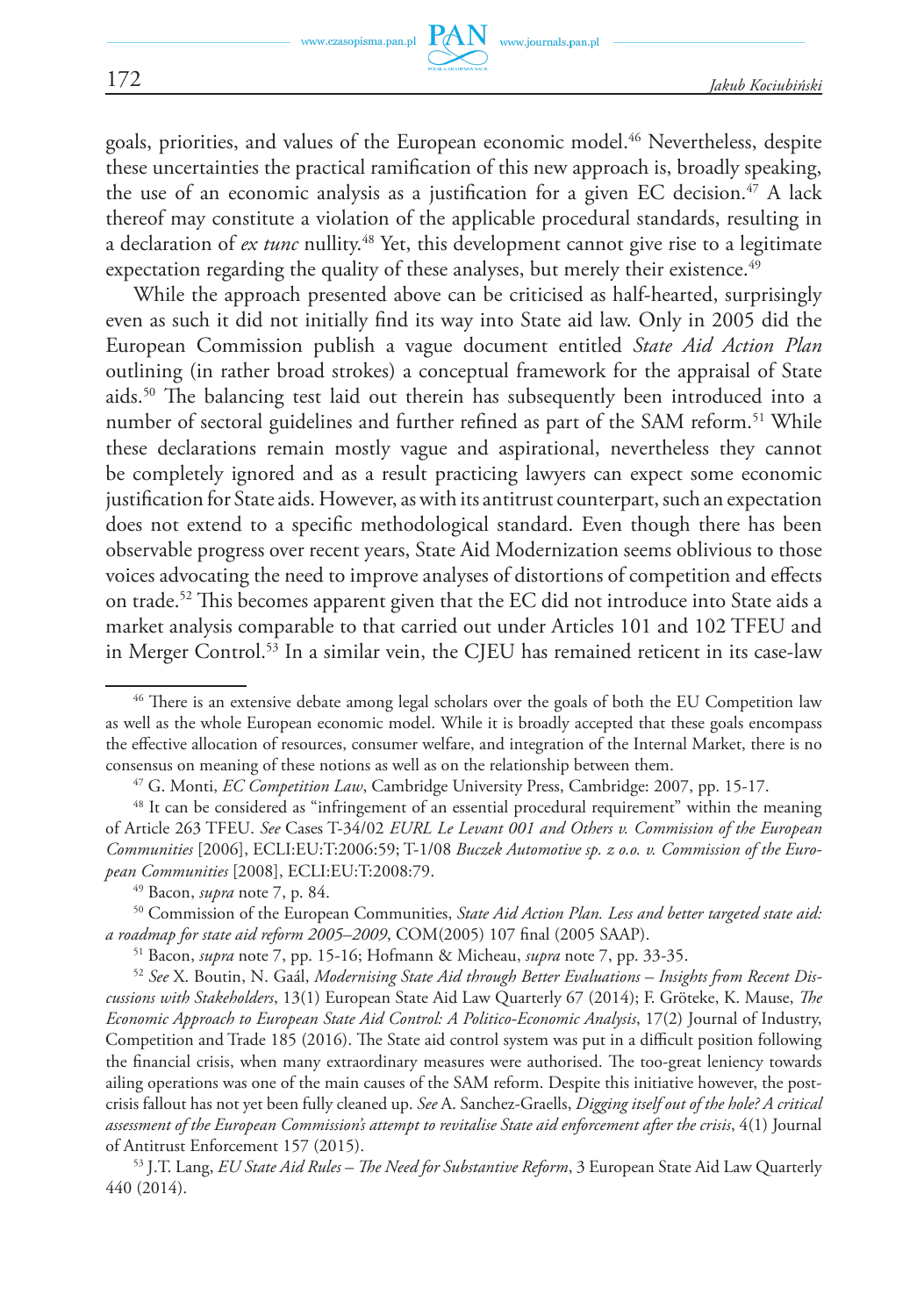and rejected suggestions that it should revise its methods to analyse the impact of aid measures.<sup>54</sup>

www.journals.pan.pl

Although relatively recently (November 2016) the Commission published a call for a tender to evaluate the impact of state measures on the market and assess how market analyses can be applied to State aid cases, so far it has not resulted in any legislative initiative.55 This apparent deficiency is inextricably linked with the construction of the State aid control system, which determines the required standard of impact assessment. Each of these areas will be discussed in turn below.

# **3. Distortion of competition and effect on trade – actual** v. **predicted data**

The existing lack of methodological rigidity can be explained, but not entirely justified, by the low standard of the effect on competition and trade test. For our purposes here, the crucial determinant is that, in principle, aid in the aviation sector, especially investment aid, requires prior notification.<sup>56</sup> Member States may not initiate an aid measure before the Commission has given its approval. However, non-notified aid is not automatically deemed incompatible with the Internal Market.<sup>57</sup> For this reason, the analysis of the effects of the aid measure must be made on the basis of the *ex ante* (or *a priori*) characteristics of the given measure.<sup>58</sup>

In the model scenario, a compatibility assessment is done before data showing its actual effect becomes available. It follows from this that basing the substantive assessment on a predicted impact seems to be the only practically feasible solution. Therefore, the analysis of distortions of competition and effects on trade does not require a definition of the relevant geographic and product markets. Similarly, there is no need to identify all existing conditions relevant to the case; *inter alia* the level and dynamics of trade, extent of existing competition, supply-demand structure etc.<sup>59</sup> It is sufficient to present a theoretically valid mechanism showing the potential effect on

<sup>54</sup> *See* especially Case C-518/13 *Eventech Ltd v. The Parking Adjudicator* [2015], ECLI:EU:C:2015:9, paras. 64-71.

<sup>55</sup> Available at: http://ec.europa.eu/competition/calls/exante\_en.html (accessed 30 June 2018), under no. COMP/2016/005. 56 With the exception of regional aid under GBER and *de minimis* aid.

<sup>57</sup> Bacon, *supra* note 7, pp. 94-95; Hofmann & Micheau, *supra* note 7, pp. 348-350.

<sup>58</sup> Although the Commission may strengthen its evidence by reference to new data, where these confirm the EC's assessment. *See* Case C-142/97 *Belgium v. Commission (Tubemeuse)* [1990], ECLI:EU:C: 1990:125, para. 39.

<sup>59</sup> Cases T-298/97, T-312/97, T-313/97, T-315/97, T-600/97 to 607/97, T-1/98, T-3/98 to T-6/98 and T-23/98 *Alzetta Mauro and Others v. Commission of the European Communities* [2000], ECLI:EU: T:2000:151, para. 95; T-55/99 *Confederación Española de Transporte de Mercancías (CETM) v. Commission of the European Communities* [2000], ECLI:EU:T:2000:223, para. 102; T‑58/13 *Club Hotel Loutraki AE and Others v. European Commission* [2015], ECLI:EU:T:2015:1, paras. 88-89.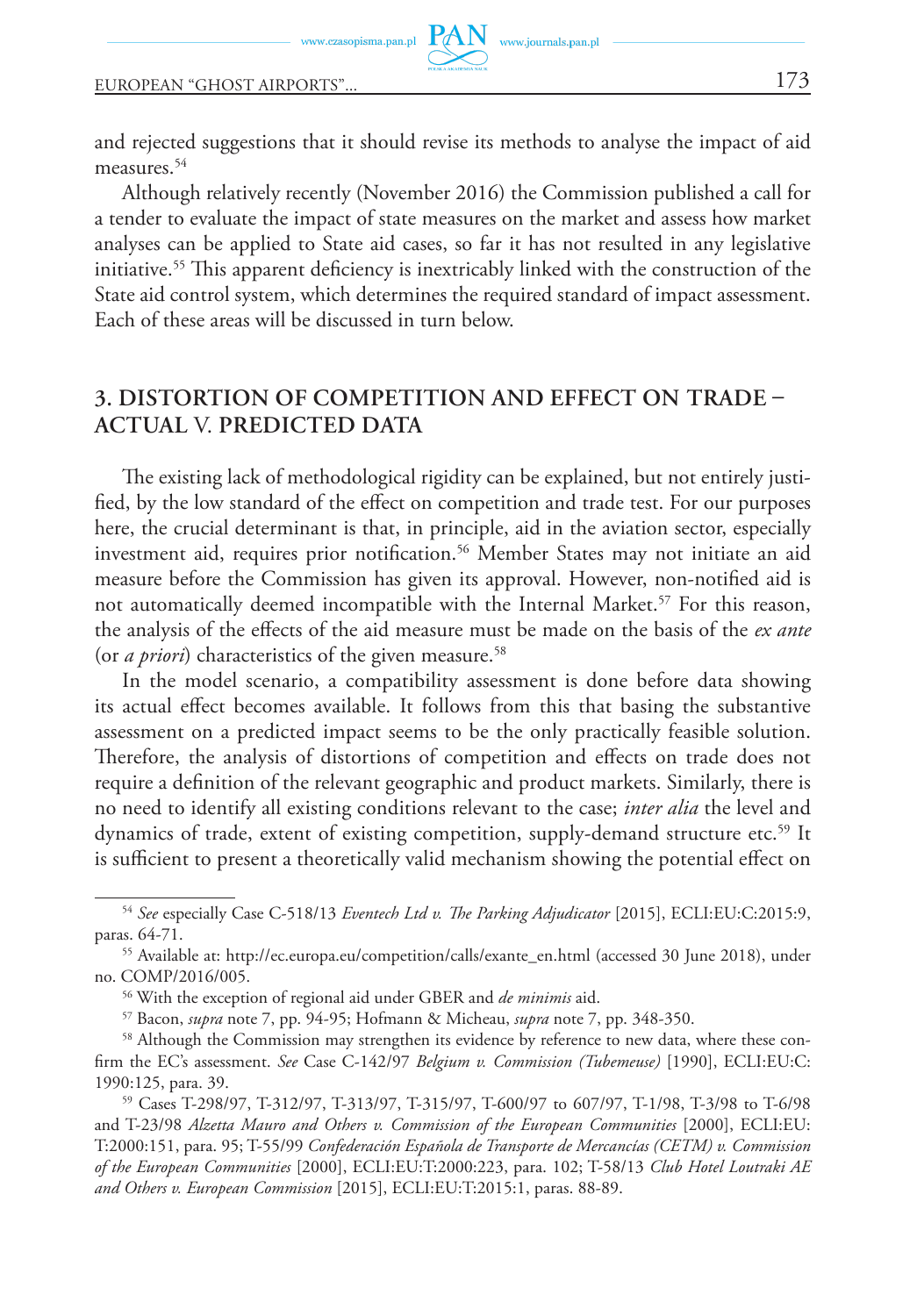competition and trade, without real supporting data establishing the likelihood of its actual occurrence.

As a result, the actual threshold for proof is rather low.<sup>60</sup> Although, while in *Hotel Cipriani* the Court held that a distortive effect could not automatically be assumed from the case's circumstances, it was sufficient to show the existence of factors leading to the conclusion that the measure is liable to distort competition and affect inter-State trade.61 In other words, the Commission needs only to present a theoretically valid but practically unverifiable mechanism. While the decision is likely to be overturned if there is no link between this mechanism and the facts of the case, nevertheless the analysis remains purely theoretical.<sup>62</sup>

One more point merits mentioning here: according to the Court's established case law, the generic test for a distortion of competition is whether the aid strengthens the position of the beneficiary vis-à-vis its competitors.<sup>63</sup> However, this line of reasoning is problematic due to parallel case-law where the Court has asserted that neither an assessment of the relative strength of the undertakings nor the establishment of the existence of actual competitors is required.<sup>64</sup> It is sufficient merely to prove the elimination of costs which are usually incurred by a typical undertaking.<sup>65</sup> This interpretation appears to be a leap in logic by linking the advantage criterion with the criteria of distortion of competition and effect on trade. The argument runs that if a measure confers an economic advantage, it will distort intra-community competition and trade (or be liable to have such effect). $66$ 

The reason why this factor is especially relevant here is that there is an ongoing debate among economists about whether airports have market power, i.e. whether they can compete with other airports.<sup>67</sup> This issue remains controversial and there are radically conflicting opinions concerning this question. Regardless, even if in a particular case the existence of market power can in principle be established, it cannot be done without

<sup>65</sup> *See*, *inter alia*, Cases C-494/06 P *Commission of the European Communities v. Italian Republic and Wam SpA* [2009], ECLI:EU:C:2009:272, para. 54; C-71/09 P, C-73/09 P and C-76/09 P *Comitato «Venezia vuole vivere», Hotel Cipriani Srl and Società Italiana per il gas SpA (Italgas) v. European Commission* [2011], ECLI: EU: C: 2011: 368, para. 136.

66 Mause & Gröteke, *supra* note 52, 67 *See generally* Gillen et al., *supra* note 23; S. Maertens, *Estimating the Market Power of Airports in Their Catchment Areas: A Europe-Wide Approach*, 22 Journal of Transport Geography 10 (2012); A. Polk, V. Bilotkach, *The Assessment of Market Power of Hub Airports*, 29 Transport Policy 29 (2013); Wiltshire, *supra*  note 23. This list is not exhaustive. It is merely a representation of the positions in a debate.

<sup>60</sup> Bacon, *supra* note 7, p. 84; Hofmann & Micheau, *supra* note 7, pp. 150-152.

<sup>61</sup> Case T-254/00, T-270/00 and T-277/00 *Hotel Cipriani SpA and Others v. Commission of the European Communities* [2008], ECLI:EU:T:2008:537, paras. 227-228.

<sup>62</sup> *See* Cases T-34/02 *Le Levant*; T-1/08 *Buczek*.

<sup>63</sup> Established for the first time in Case 730/79 *Philip Morris Holland BV v. Commission of the European Communities* [1990], ECLI:EU:C:1980:209.

<sup>64</sup> *See* model example of this reasoning in AG Darmon opinion in Case C-72/91 and C-73/91 *Firma Sloman Neptun Schiffahrts AG v. Seebetriebsrat Bodo Ziesemer der Sloman Neptun Schiffahrts AG* [1993], ECLI:EU:C:1993:97, para. 61.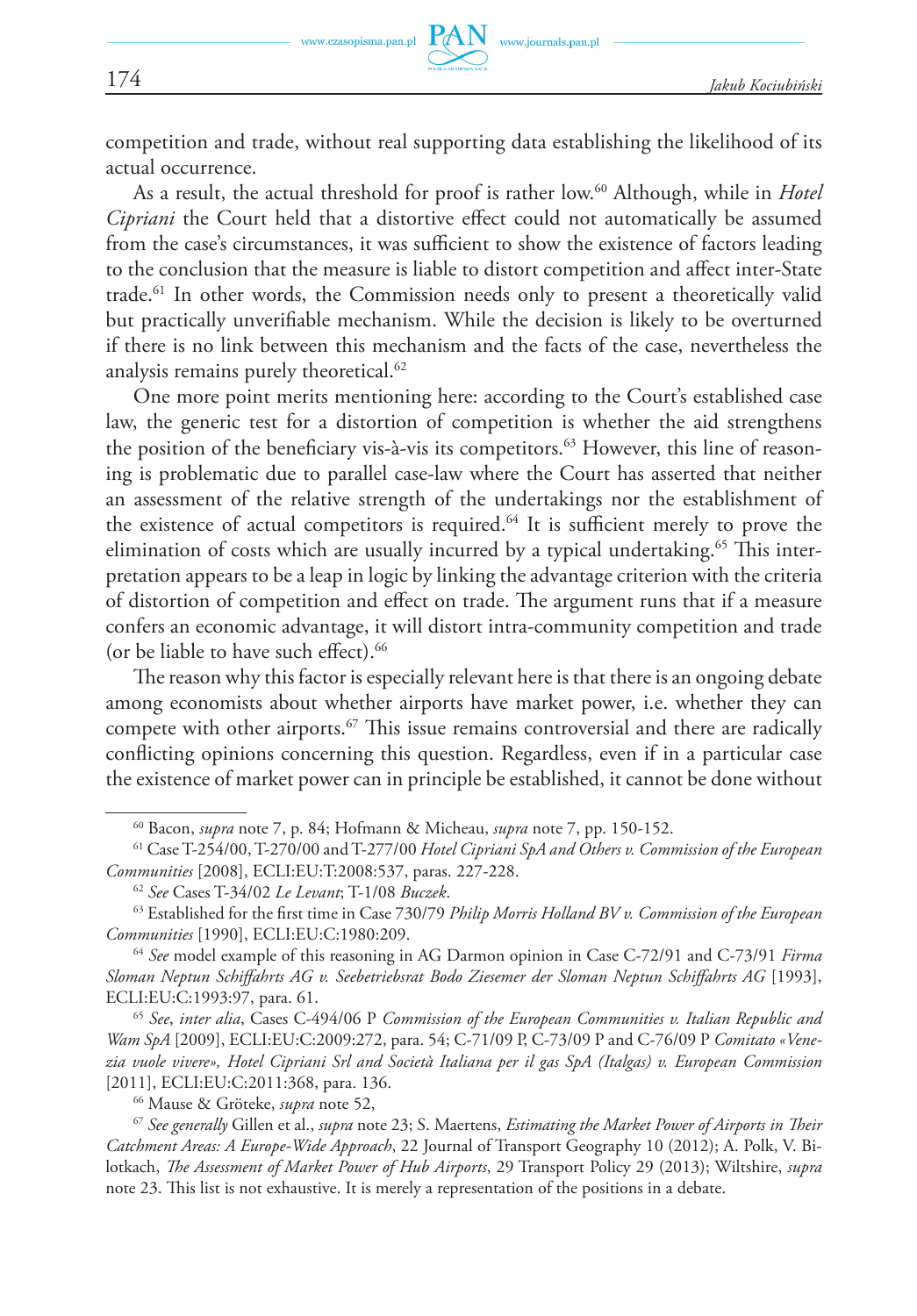a detailed analysis of catchment areas, route networks, demand structures, and so on. This leads to the conclusion that an assumption that an advantage (the existence of which is very easy to establish) automatically distorts competition is oversimplifying a more complicated issue for the sake of maintaining a *quasi*-legal assumption of the incompatibility of the State aid measures. This is particularly important for the State aid control system, because it places the burden of proof on the Member State, as discussed below in Section 5.

## **4. Importance of prior notification – safeguarding the enforcement system**

It would seem that another, and arguably more important, reason why such a rudimentary test of the effect on trade and competition is accepted is to avoid incentivising violations of the notification requirement.68 It goes without saying that only an *ex post* impact evaluation can be based on actual data and thus is most likely to be more detailed and accurate than even the best predictions. Preservation of the integrity of the State aid control system is certainly a valid goal. First, there is a matter of principle: infringement should never be rewarded. This reflects the old legal adage that rights cannot be based on, or derived from, injustices or the violation of other rights.<sup>69</sup> Additionally, avoiding notification is not only detrimental to the effectiveness and predictability of State aid control, but also in the long term such an erosion is dangerous to the control system itself.70 It is often pointed out that the disregard or disobedience of legal rules creates an environment conducive to various abuses, which pose a serious threat to the rule of law.71 From an individual case perspective, it could lead to wasteful spending and misuse of State aids, even if a recovery decision were issued *ex post*, as at this point the funds are usually spent and have become irrevocably lost.

The case of Gdynia-Kosakowo airport in Poland is especially instructive in this respect, as it shows the practical consequences of disregarding the notification requirement and highlights the relevance and importance of a prior notification requirement.<sup>72</sup> It was glaringly obvious that building a new regional airport within approximately 20 km from the operating, non-congested airport in Gdańsk constituted a blatant infringement of

<sup>70</sup> Hofmann & Micheau, *supra* note 7, pp. 25-30.

<sup>68</sup> Bacon, *supra* note 7, p. 83.

<sup>69</sup> *Ex iniuria ius non oritur* principle is recognized and endorsed by the EU Courts. *See* especially Case C-208/90 *Theresa Emmott v. Minister for Social Welfare and Attorney General* [1991], ECLI:EU:C:1991:333.

<sup>71</sup> A. Marmor (ed.), *The Routledge Companion to Philosophy of Law*, Routledge, Abingdon: 2012, p. 560.

<sup>72</sup> Commission decision SA.35388 Setting up the Gdynia-Kosakowo Airport [2015], OJ L250/165. This is the only case so far in regard to aid to airports wherein the EC has issued negative decision with respect to recovery. This interpretation was upheld by the Court (Case T-215/14 *Gmina Miasto Gdynia and Port Lotniczy Gdynia Kosakowo v. Commission* [2014], ECLI:EU:T:2014:733) although the ruling lowered the amount of the sum sought to be recovered due to an initial cost allocation error.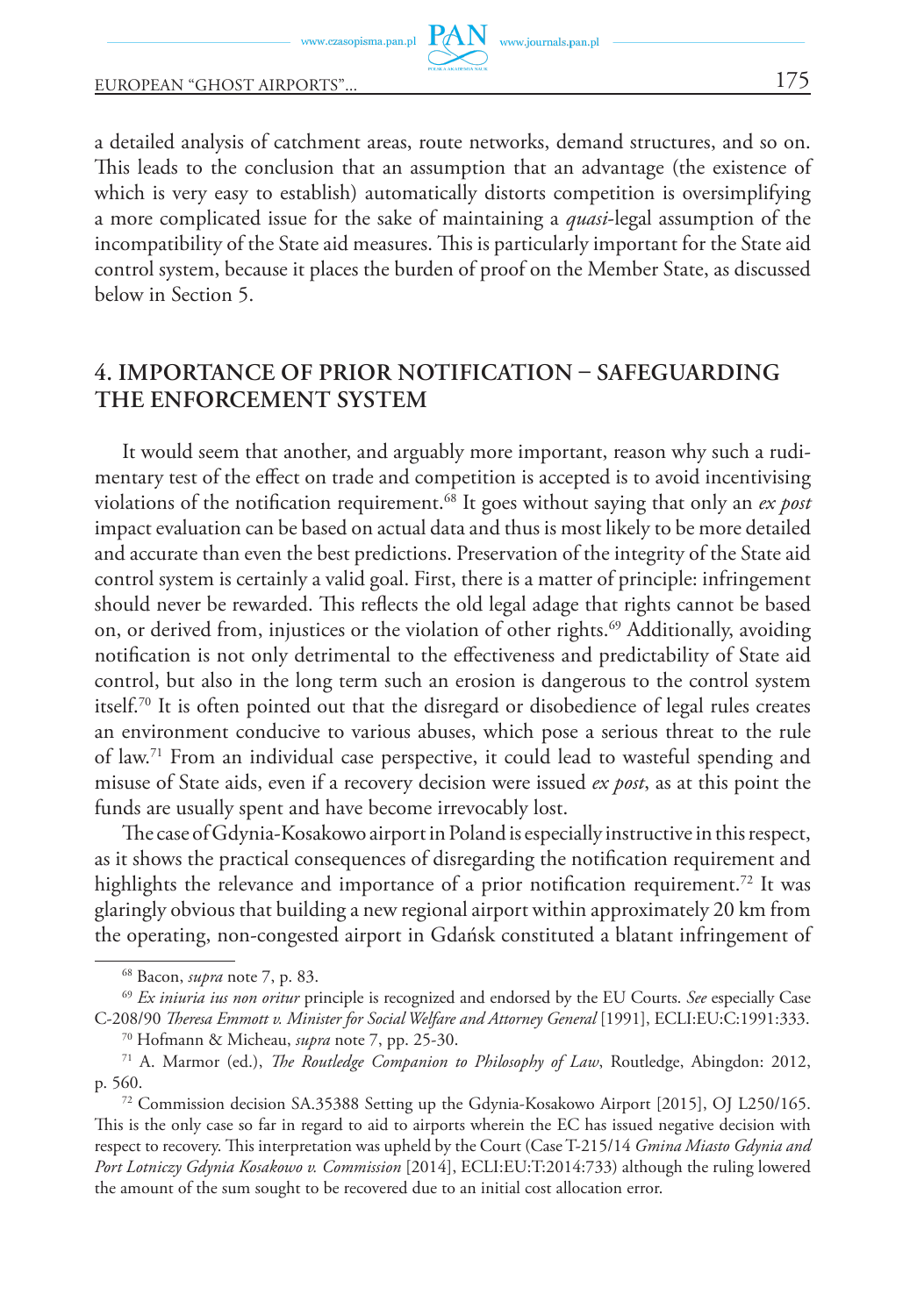State aid rules.73 Yet, the investment went ahead unnotified, owing to mismanagement bordering on criminal.74 When the Commission finally launched an investigation, the construction was essentially completed and all the funds already spent.75 Since most funds were allocated to the construction of the terminal building (located on a military terrain – the airstrip has dual purpose military and civilian usage), there was no possibility of recovering the aid, especially given that airport is not operating.<sup>76</sup> There is no doubt that it is far more difficult to recover money after it is spent than to prevent it from being spent in the first place. Yet, it cannot be said that the State has somehow benefited from its failure to notify the aid.<sup>77</sup> This was clearly a lose-lose situation which has spiralled out of control due to wilful disregard of the State aid rules. The point of this example is to show that prior notification has a value in itself; and requires legal protection. (As a side note: in November 2017 the Court annulled the Commission decisions on the grounds of procedural error.78 However, the Court did not rule on the substantive issue – the compatibility of the aid itself – and the Commission will be able to start a new case and essentially re-issue its previous decision).

We see here a clash between maintaining a prior authorisation system and improving the quality of assessments in State aid cases. The line of reasoning behind disallowing actual data when it is available hinges on the assumption that recourse to an analysis of existing data will make it possible to prove that an effect on trade and competition that is non-existent or negligible. However, the opposite may actually be the case. First, it might turn out that the actual impact of aid will exceed its baseline forecast.<sup>79</sup> Secondly,

<sup>73</sup> The Case was assessed under 2005 Guidelines. The Commission asserted that the duplication of unprofitable airports or the creation of additional unused capacity does not contribute to an objective of common interest. This would be the case if the new airport was in the catchment area of an existing airport where the existing airport is not operating at or near full capacity and the medium-term prospects for use of this new infrastructure are not demonstrated by a sound business plan (The 2014 Guidelines repeat these criteria). The Gdańsk airport, located within 20 km of the then-prospective airport, was operating at approx. 60% capacity and Gdynia failed to provide any data substantiating its claims. In fact, they wasted an opportunity to do so by disregarding notification. A clearer example of infringement of aid criteria could not be found. 74 Mismanagement and waste of public funds can be considered a crime, even if no official directly pro-

fited from it, and even if it is involuntary (although it is hard to imagine that such a blatant infringement was involuntary). The wilful disregard of the notification procedure is the decisive factor, and there exists no objective reason why this aid was not notified *ex ante*. Additionally, the Commission usually advocates the approach that aid should be notified in cases of doubt (*See* reasoning in Case C 284/12 *Deutsche Lufthansa AG v. Flughafen Frankfurt-Hahn GmbH* [2013], ECLI:EU:C:2013:755).

<sup>75</sup> J. Kociubiński, *Regional airport policy – financing construction and operations: European state aids perspective. Role for national parliaments?*, in: W. Szydło, M. Szydło (eds.), *Parlament jako instytucjonalny uczestnik sektorów sieciowych*, Oficyna Prawnicza, Wrocław: 2014.

<sup>&</sup>lt;sup>76</sup> No further aid can be issued so long as the previous illegal aid is not paid in full.

<sup>77</sup> The airport operator went into insolvency liquidation.

<sup>78</sup> Case T‑263/15 *Gmina Miasto Gdynia and Port Lotniczy Gdynia Kosakowo v. Commission* [2017], ECLI:EU:T:2017:820.

 $79$  It is worth recounting Court's position that the EC's analysis may be augmented by further data if the data supports the initial assessment (Case C-142/97 *Tubemeuse*). Based on a strict reading of the word-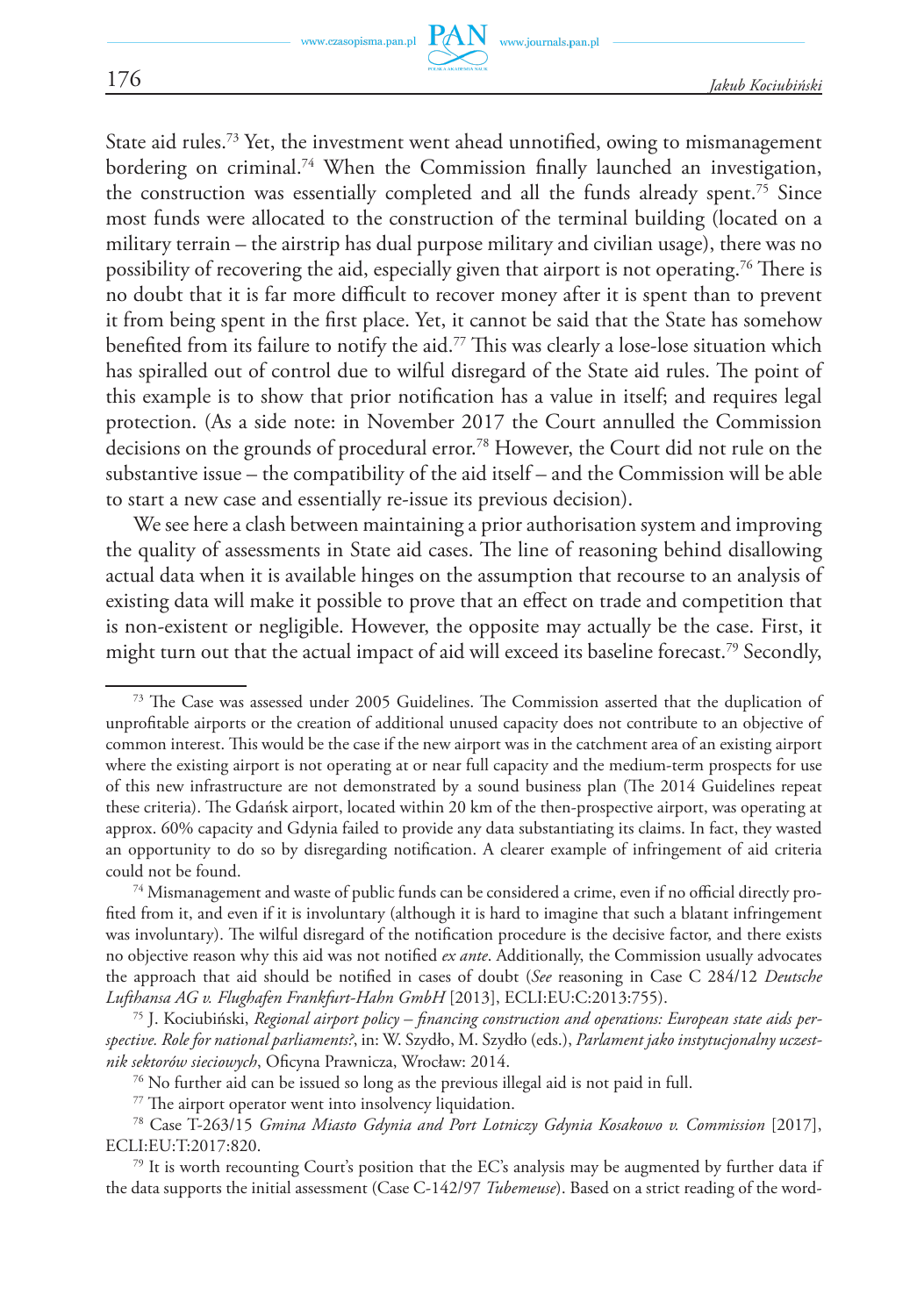www.czasopisma.pan.pl

#### European "ghost airports"... 177

when *ex post* assessment is performed relatively early after a measure has been put into effect, the evidence needed to demonstrate its full impact may not yet be available. It therefore seems an oversimplification to draw categorical dichotomous distinctions between accurate "real" data and inaccurate predictions. The variables are too complex and the circumstances too case-specific.

www.journals.pan.pl

It must therefore be stated that violating the notification requirement, based on an assumption that the actual data can be used *ex post*, may not bring about the desired results for either the beneficiary or the Member State. Nonetheless, the mere unquantifiable possibility of creating an incentive to breach the notification requirements should be reason enough to impose uniformity on assessment standards.<sup>80</sup> Additionally, any such incentivisation can be perceived as discriminatory against those States who have adhered to the notification requirements.<sup>81</sup> To conclude this part of the discussion, it seems it must be tentatively accepted (after due consideration) as a matter of principle that no actual data should be used in a test for establishing an effect on trade and competition. In the light of the foregoing, I would argue that the real problem lies not in the factual differences between actual and predicted data, but in the fact that no methodological requirements or standards exist for either of them.

## **5. Burden of proof – procedural problems of data verification**

Bearing in mind the discussion in the above Section 4, the question arises as to the significance of the procedural aspects of the application of State aid law and the burden of proof. From a formal standpoint, only the Commission and the Member State concerned participate in a proceeding; but in reality it bears a strong resemblance to *inter partes* procedures.82 Therefore, it seems more accurate to say that it is *de facto* dialogue-based, as during the administrative procedure the Commission may request Member States (and thereby indirectly undertakings) to provide any further information necessary to complete its analysis. The procedure also offers ample opportunity for updating data if

ing it is not entirely clear whether actual data supporting opposite conclusion may be accepted *ex officio*, or only upon a request from a Member State.

<sup>80</sup> As was held by the Court in Case C-351/98 *Kingdom of Spain v. Commission of the European Communities (Spanish Trucks)* [2002], ECLI:EU:C:2002:530, paras. 66-67.

<sup>&</sup>lt;sup>81</sup> In EU law, not every unequal treatment is considered discriminatory. Discrimination is interpreted as unequal treatment in a comparable situation (*See, inter alia*, cases 17-76 and 16-77 *Albert Ruckdeschel & Co. and Hansa-Lagerhaus Ströh & Co. v. Hauptzollamt Hamburg-St. Annen; Diamalt AG v. Hauptzollamt Itzehoe* [1977], ECLI:EU:C:1977:160, para. 7; C-127/07 *Société Arcelor Atlantique et Lorraine and Others v. Premier ministre, Ministre de l'Écologie et du Développement durable and Ministre de l'Économie, des Finances et de l'Industrie* [2008], ECLI:EU:C:2008:728, para. 23). In the latter case all parties were equally bound by the notification requirements, which have made them comparable.

<sup>82</sup> L. Ortiz Blanco (ed.), *EU Competition Procedure* (3rd ed.), Oxford University Press, Oxford: 2013, pp. 884-885.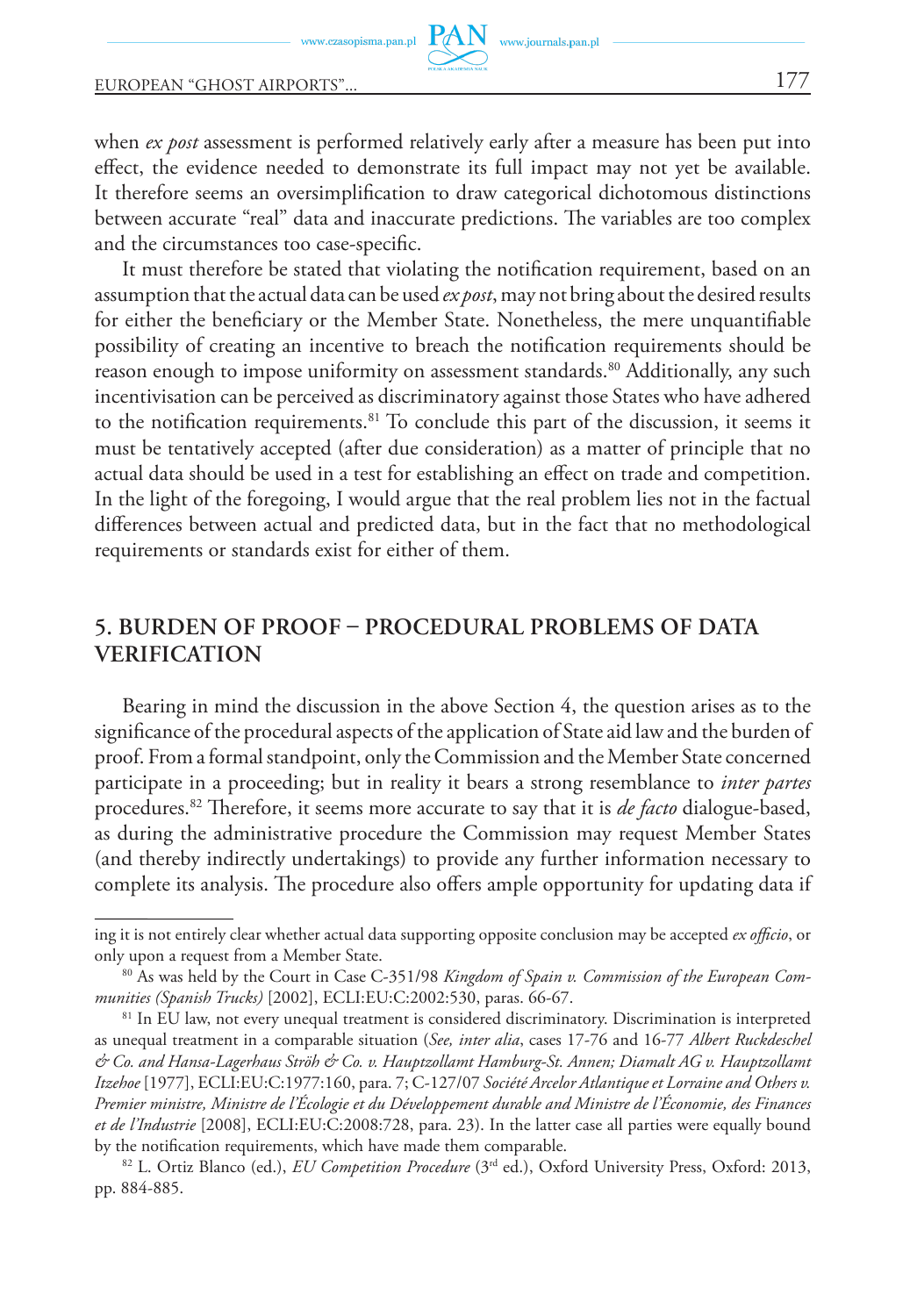deemed deficient, so it aims at consensual solutions.83 Yet the Commission is entirely free to decide whether to accept or reject data submitted by a State. In practice, only in cases of a *prima facie* incompatibility with the Internal Market, i.e. when a measure has no redeeming qualities, is all data rejected outright.

The overall idea behind the dialogue-based procedure is certainly laudable, as it allows for addressing any data deficiencies. But at the same time, it lacks transparency. Here we see another case of contradictory policy objectives. It stands to reason that sensitive business information, which the beneficiary will not want disclosed, is routinely presented in State aid cases.<sup>84</sup> This adds another layer of complexity. Since most data used by the Commission is confidential (in the business sense), it is hard to determine whether an EC decision to accept or reject data was reasonable. Errors of judgment may only become apparent in hindsight, following a project's failure, but such *post factum* validation serves little useful purpose.<sup>85</sup> For these reasons the procedure itself, when involving confidential information, must be protected as well, and thus is not open to public observation and scrutiny (and rightly so).<sup>86</sup> Therefore, there is no practical and effective method of monitoring cases on a continuous basis. The above observations seem to reinforce the view that the imposition of certain methodological standards from the outset would appear to be the most feasible way to objectify the decisionmaking process in State aid cases, or at least to reduce the failure rate.

On top of this there are additional practical problems relating to the burden of proof. As a general rule, the onus is on the Member State to prove that the aid meets all the criteria set out in Article 107 TFEU and in sector-specific rules.<sup>87</sup> In other words, State measures initially are given a rebuttable presumption of incompatibility with the Internal Market (there are a few exemptions).<sup>88</sup> The Commission is therefore forced to rely on the data supplied by the Member States. These may be better or worse, but as mentioned before the EC is free to decide whether to accept or reject the data.

The infrastructure improvements – financed by the EU funds – of Polish regional airports, especially in Zielona Góra and Łódź, provide instructive case studies. In the applications for EU funds (mostly from the Regional Development Fund) airport

<sup>83</sup> Council Regulation (EU) 2015/1589 of 13 July 2015 laying down detailed rules for the application of Article 108 of the Treaty on the Functioning of the European Union [2015] OJ L248/9 (2015 Procedural Regulation).

<sup>&</sup>lt;sup>84</sup> Data confidentiality is guaranteed in the 2015 Procedural Regulation.

<sup>&</sup>lt;sup>85</sup> Some commentators suggest that penalties should be imposed on the Member States that unlawfully grants the aid (Lang, *supra* note 53, p. 453; J. Lever, *EU State Aid Law – Not a Pretty Sight*, 12 European State Aid Law Quarterly 5 (2014)). It may have a certain deterrent effect, and it reinforces the author's postulates. Additionally, individuals may be responsible under domestic law.

<sup>86</sup> Ortiz Blanco, *supra* note 82, pp. 418-419.

<sup>87</sup> Bacon, *supra* note 7, p. 465; Hofmann & Micheau, *supra* note 7, pp. 224-225.

<sup>&</sup>lt;sup>88</sup> Such an interpretation stems directly from the literal wording of Article 107(1) TFEU and has been repeated numerous times in the case-law. *See*, *inter alia*, Case T-348/04, *Société internationale de diffusion et d'édition SA (SIDE) v. Commission of the European Communities* [2008], ECLI:EU:T:2008:109, para. 58. Exceptions include Regional aid and *de minimis* aid.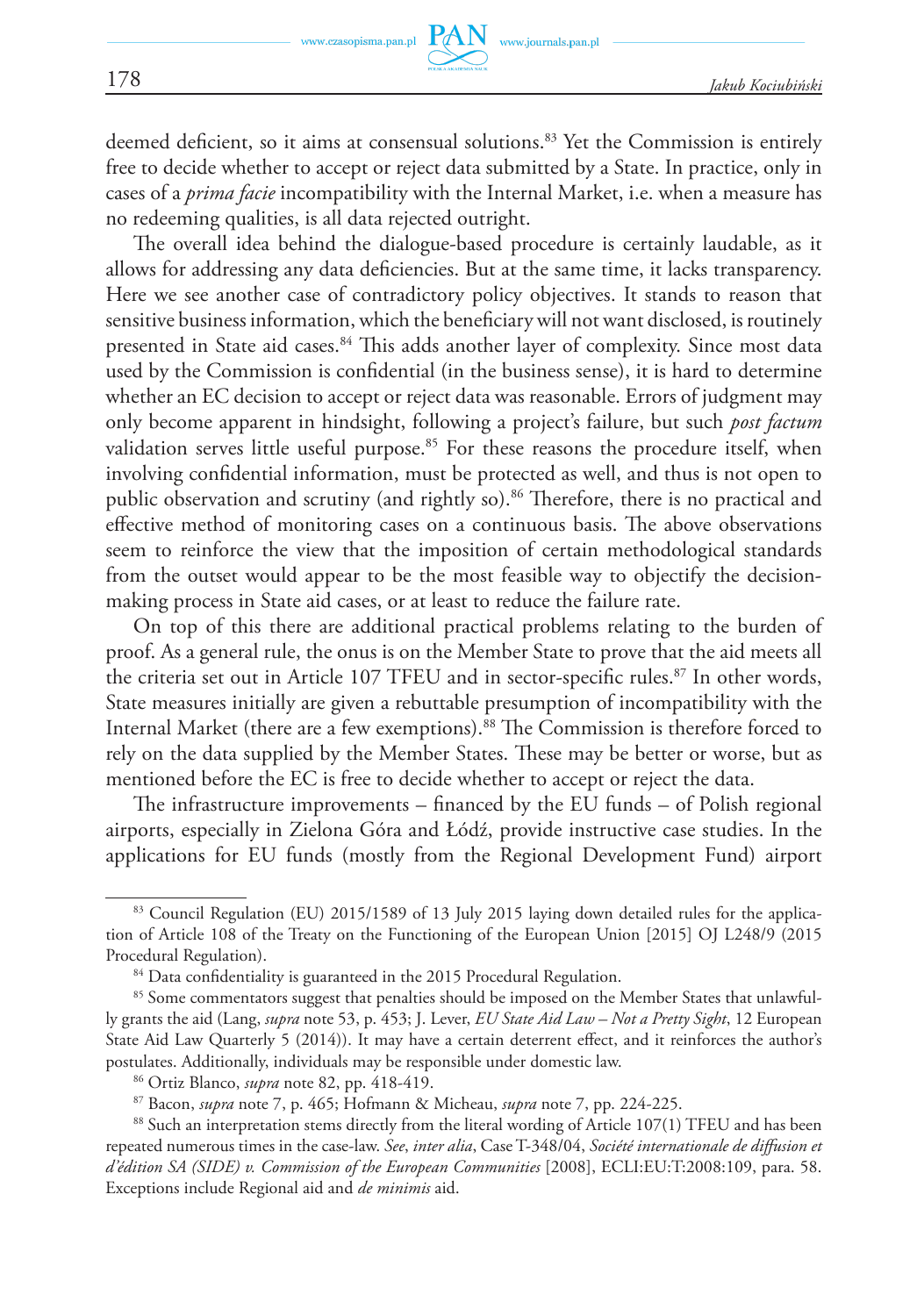operators presented data showing unprecedented rates of air traffic growth, not even remotely close to the values recorded earlier.<sup>89</sup> This data was accepted as valid estimates and used as a basis for financing. Some experts questioned the plausibility of these figures from the outset. These concerns proved entirely justified, as it turned out that the submitted predictions were wrong by staggering percentages in some cases.<sup>90</sup> It was speculated that the analyses were deliberately biased to make them appear more favourable than warranted, and/or that the forecasters were just too eager to please.<sup>91</sup> At some stage a lawsuit or some form of dispute settlement action against the authors of these analyses have been taken into consideration, as such erroneous predictions can result in withdrawal of the funding.<sup>92</sup> In a nutshell, these were typical examples of the "ghost airports" mentioned earlier. The dilemma presented in these cases is how to filter out erroneous data.<sup>93</sup> It seems logical that such data should not be accepted at face value, since the applicants are in a conflict of interest situation, naturally being interested in presenting data supporting their claims.<sup>94</sup>

One alternative possibility which can be considered would be to invert the burden of proof in favour of the Member State. Such an approach would mean that the requirement to present theoretically valid mechanisms of effect on trade and competition would effectively be replaced by a presumption that the aid is non-distortive unless proven otherwise. However, given the need for and nature of *ex-ante* appraisals, this alternative is unlikely to lead to any radical improvement. Of course, there is always the option of issuing a negative decision on the grounds that the conclusions were not justified by the data, but as mentioned earlier, the distinction between "good" and "bad" data can be problematic and is particularly hard to discern with respect to *ex ante* data

<sup>&</sup>lt;sup>89</sup> This conclusion is supported by the statements for the European Commission and by the European Court of Auditors, although, however the actual analyses (except for Master plan for the Zielona Góra airport) were either withdrawn or never published.

<sup>90</sup> In Poland there exists a quite heated debate concerning "ghost airports." A brief overview in English is available in: *Reuters Special Report: EU funds help Poland build 'ghost' airports*, available at: http://www. reuters.com/article/us-poland-airports-specialreport/special-report-eu-funds-help-poland-build-ghost-airports-idUSKBN0JS06K20141214 (accessed 30 June 2018).

<sup>&</sup>lt;sup>91</sup> The master plan for the Zielona Góra airport, containing the predicted growth of air traffic, is available (in Polish only) at: http://airport.lubuskie.pl/wp-content/uploads/selected-elements-of-the-master-planepzg-2014-2034.pdf (accessed 30 June 2018). At the same time, the PricewaterhouseCoopers acknowledges that the city of Zielona Góra had commissioned the report on the prospects for their local airport. The conclusions did not support the idea of airport expansions nor the overly optimistic data presented in master plan, so it therefore remained unpublished.

<sup>&</sup>lt;sup>92</sup> Proving deliberate research misconduct would however be extremely difficult.

<sup>93</sup> Robins, *supra* note 32, pp. 132-133.

<sup>&</sup>lt;sup>94</sup> It is worth mentioning that in merger control cases the Commission expressed the view that there must be the possibility to submit data prepared by the undertakings to independent verification. The argument runs that merging parties are interested in providing data supporting their claims, and they such data should not be accepted at face value (I. Kokkoris. H. Shelanski, *EU Merger Control. A Legal and Economic Analysis*, Oxford University Press, Oxford: 2014, pp. 270 et seq.). A similar motivation would seem to exist in State aids, yet an analogous interpretation has not been fully endorsed.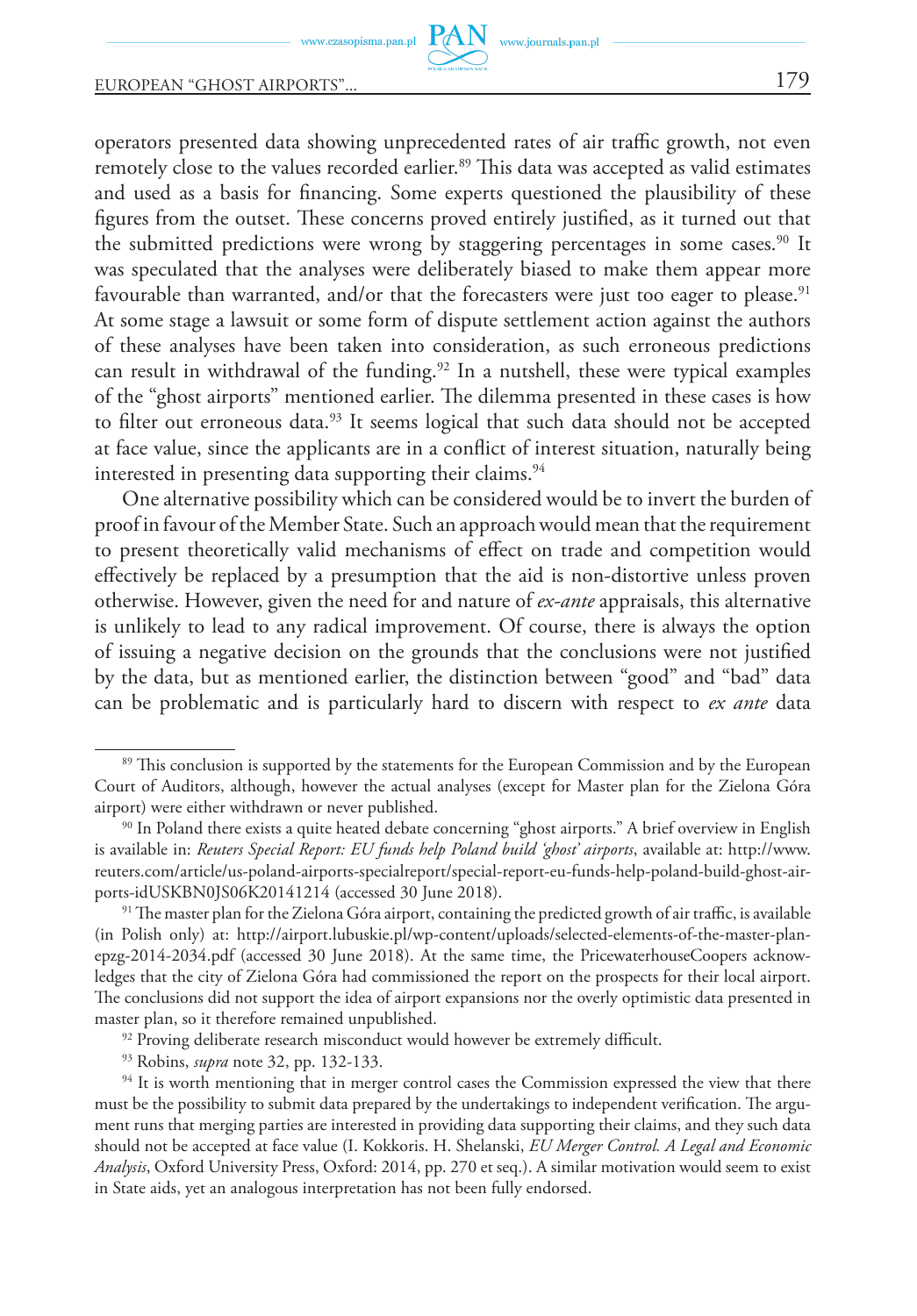(except in cases where research misconduct can be proven). Therefore, all the problems mentioned earlier with respect to prediction-based appraisals will remain. Furthermore, a requirement that the Commission should always conduct its own research would place an unsustainable strain on its resources and manpower. It should also be pointed out that such a solution seems contrary to the principle that a person (or entity) wishing to derive a right must prove that they are entitled to it.

Additionally, multiple aid schemes may exist simultaneously, provided to the same beneficiary, either directly or indirectly.95 It goes without saying that for an airport, the ability to attract carriers and air cargo traffic is crucial to the establishment of a positive financial performance. At the same time, an airline may be reluctant to enter a small or untested market due to the risks associated with such an entry.<sup>96</sup> Therefore, air traffic may require a stimulus either through a PSO for the thinnest "public service" routes or through start-up aid for routes that will ultimately prove profitable.<sup>97</sup> Hence a domino effect occurs, as airport profitability predictions hinge on the assumption that another State intervention will prove successful.<sup>98</sup> It is true of course that no one can reasonably assume State aid failure in their baseline scenario, but nevertheless other aids should be assessed separately, as possible failures can directly affect other aid measures.<sup>99</sup> Such a risk factor is largely because the above-described data accuracy problem exists for each separate aid share.

### **Conclusions – exorcising "ghost airports"**

In this article I have repeatedly referred to "forecasts", "predictions" and "economic analysis", without elaborating on the specifics of a given research. This was done because practicing competition lawyers have neither a legal nor a professional obligation to be fully versed in conducting sophisticated market research. Although competition law is by its very nature "immersed" in economics and lawyers draw heavily upon its *acquis*, no one can reasonably expect legal professionals to have the ability to self-verify economic data.

<sup>95</sup> Only rescue and restructuring aid *ex lege* cannot be combined with any other type of aid.

<sup>96</sup> *See generally* Gillen et al., *supra* note 23; Postorino, *supra* note 19; Zuidberg, *supra* note 24.

<sup>97</sup> Start-up aid is regulated by the 2014 Guidelines and requires prior notification under generic State aid rules. Compensation for discharging a Public Service Obligation is not considered to constitute a State aid within the meaning of Article 107(1) and is therefore entirely exempted from the notification require-

ment. Member States have essentially carte blanche discretion to impose PSOs.<br><sup>98</sup> An aid measure will be addressed to a different beneficiary – the airline. Thus, the airport will benefit indirectly.

<sup>&</sup>lt;sup>99</sup> Research conducted on the Spanish market reveals that airlines usually abandon routes as soon as funding dries up. Importantly in this connection, start-up aid has a finite period and is not renewable (*see* D. Ramos-Pérez, *State Aid to Airlines in Spain: An assessment of regional and local government support from 1996 to 2014*, 49 Transport Policy 137 (2016)). Since this research covers only one state and predominately one carrier, so due to the insufficient data we can only speculate whether this is an EU-wide trend.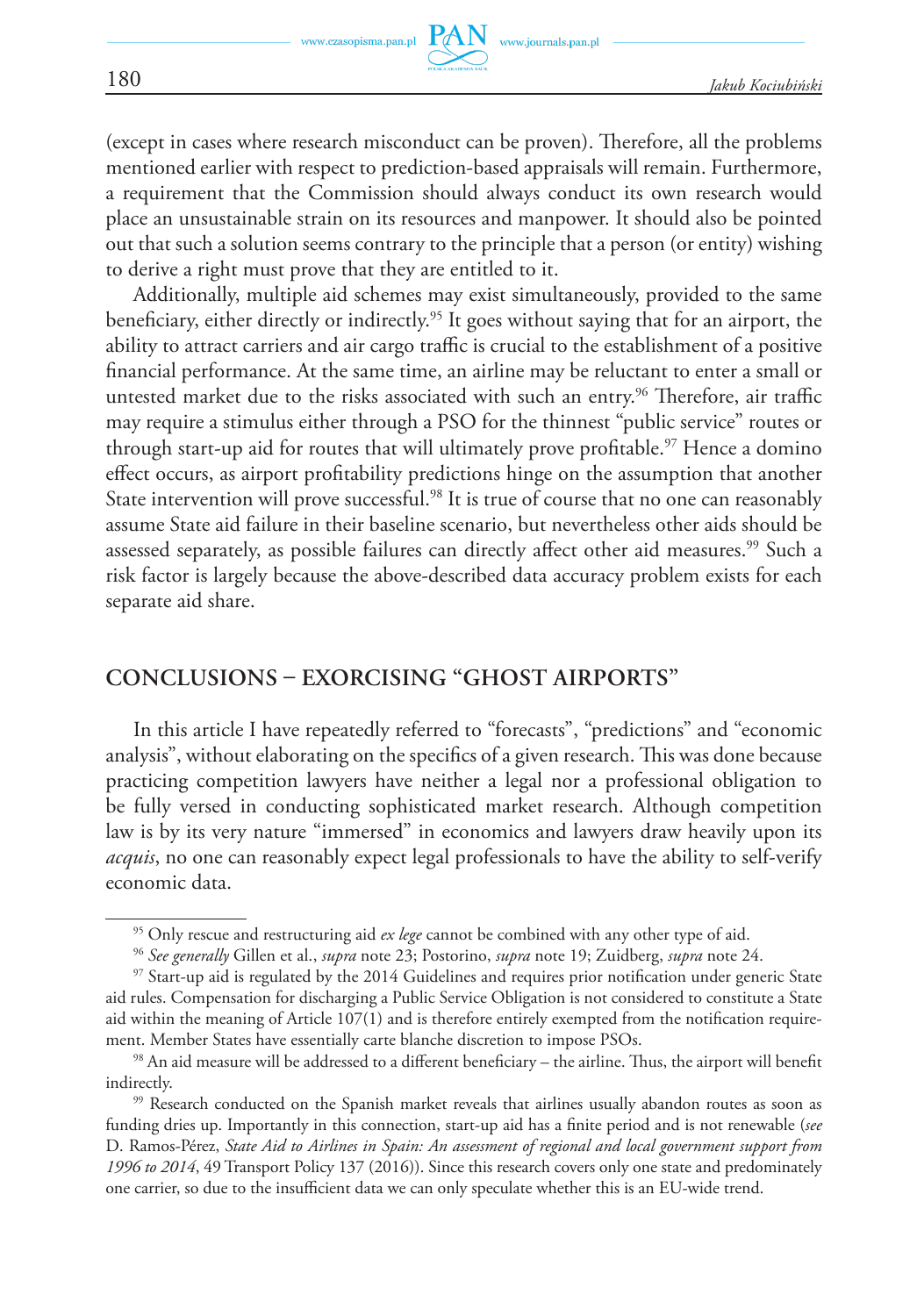What can be expected is that all analyses submitted will meet a specific set of methodological criteria. However, it must be clearly said that the problem of research misconduct cannot be eliminated through purely legal means – e.g. requirements, incentives, penalties. The procedural aspects presented earlier – avoiding any encouragement of the infringement of notification requirements, maintaining cohesion of the control system, and the burden of proof – produce a limitation in the possible range of legal and regulatory solutions. Therefore, a realistic goal is to minimize rather than completely eliminate the obvious biases existing in research. In order to achieve improvement from the perspective of the initial hypotheses, the following variants can be considered:

www.journals.pan.pl

**Variant one – Hard law regulation.** This variant encompasses an amendment to the 2015 Procedural Regulation. It would introduce prescribed requirements and a procedure for methodologically evaluating the findings submitted to the Commission in State aid cases. Not meeting this standard would result in the State aid being declared incompatible with the Internal Market. Since the post-notification procedure is dialogue-based, the Commission could always request the State to bring a submitted analysis up to the required standard, instead of rejecting the application outright. The same holds true for non-notified aid.<sup>100</sup>

Although this solution has the merit of clarity, its bluntness, bordering on arbitrariness, poses a problem that becomes immediately apparent: the desired methodological standard would have to be established through the legislative procedure, which would make a sector-specific approach impossible without separately dedicated procedural rules; which in turn could lead to an unnecessary multiplication of laws, thus further complicating the system and creating secondary problems, including, *inter alia,* choiceof-law conflicts. Additionally, any possible deficiencies in a proposed act could affect the entire spectrum of State aid cases. Finally, this solution that lacks flexibility, as any changes would require complex and time-consuming legislative procedures.

**Variant two – Soft law regulation**. A large – and constantly growing – number of soft law instruments have been adopted by the Commission. According to well-established case-law, soft law, while directly enforceable, contributes to greater legal certainty as undertakings are able to know beforehand in what way the EC will interpret and apply competition rules (including State aids) to a certain sector.<sup>101</sup> The argument runs that these acts create binding results as long as they do not lead to a *contra legem* interpretation of the Treaties.102 Soft law has been successfully used in other sectors; for example the Commission has adopted so-called 'analytical grids' to assist it in the assessment of whether a measure involves State aid, and if so, whether the compatibility criteria are met.<sup>103</sup> Additionally, it is

<sup>100</sup> Ortiz Blanco, *supra* note 82, pp. 938-939.

<sup>101</sup> L. Senden, *Soft Law in European Community Law*. Hart, Oxford, Portland: 2004, pp. 132-133.

<sup>102</sup> *Ibidem*, pp. 282-287.

<sup>103</sup> Following analytical grids has been adopted in: Water infrastructures; Roads, bridges, tunnels and inland waterways; Railway, metro and local transport; Port infrastructure; and Culture, heritage and nature conservation. Available at: http://ec.europa.eu/competition/state\_aid/modernisation/notice\_aid\_en.html (accessed 30 June 2018).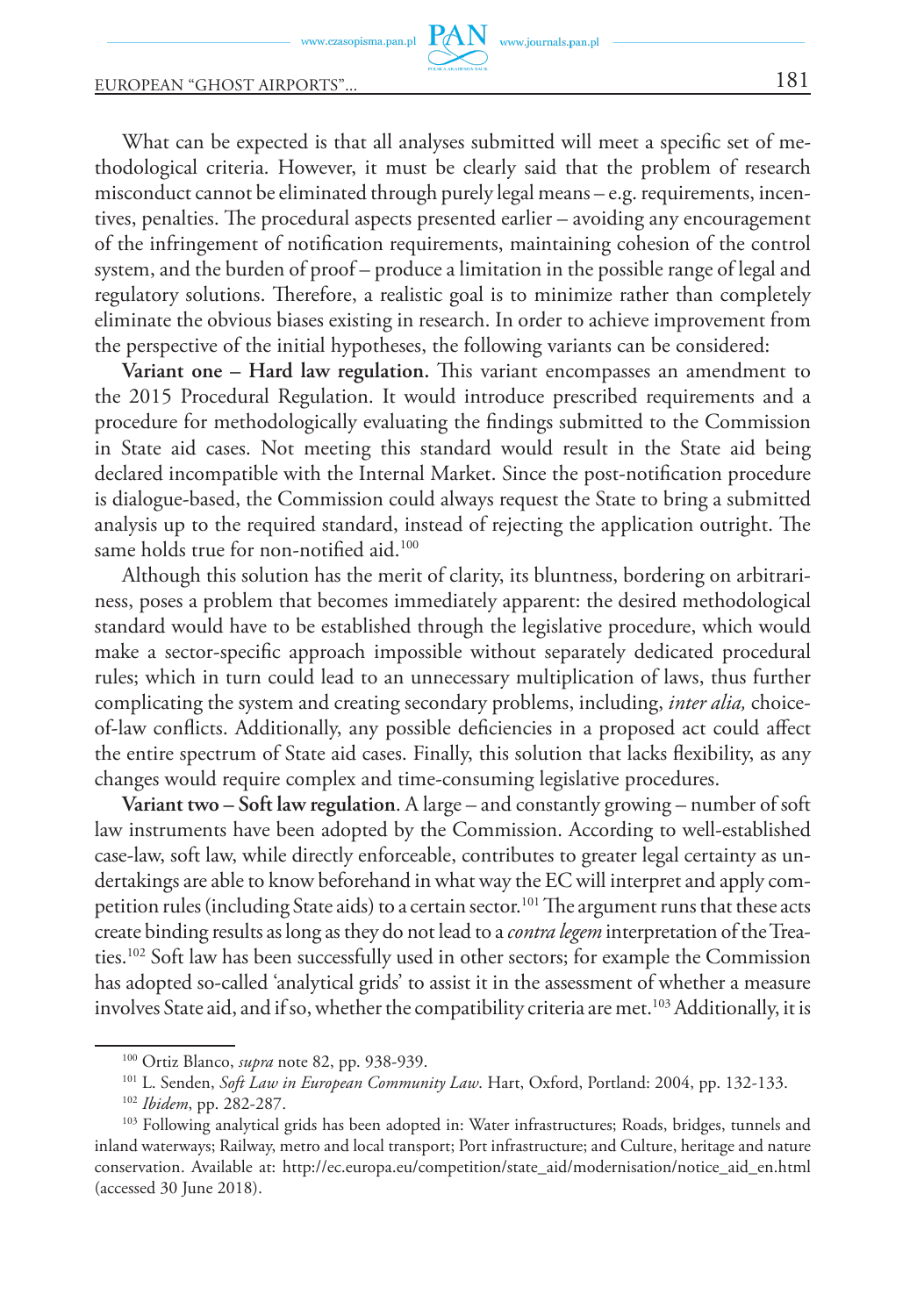worth mentioning that a set of "Best Practices" exists for the submission of economic evidence and data collection in cases concerning the application of antitrust and merger rules.104 There are no objective reasons why they could not be implemented in the air transport sector.

However, this approach shares risks in common with variant one. A deficiency in an analytical grid could negatively affect all subsequent State aid decisions. However, the Commission is acting alone when adopting soft law instruments, so these are relatively easy to replace or update. Moreover, unlike hard law regulations, the European Commission can always deviate from its self-imposed guidelines, although potential problems could arise from this latter issue; past experience suggests that soft law is not always strictly adhered to. The Commission is rather inclined to take a more lenient stance, on a case-to-case basis, than make *ex ante* criteria (*vide* SGEI Altmark criteria).105 While a certain degree of interpretive flexibility is a must, nevertheless this practice could potentially erode legal certainty, leading to a regulation which misses its main purpose.

**Variant three – Hybrid regulation (hard law + soft law**). The third variant amalgamates certain features of the two previous options by entailing the parallel application of both soft and hard law instruments. Amendments to a procedural regulation could introduce a "hard law" requirement for substantiation, while at the same time granting a legislative delegation to the Commission to enact soft law detailing the required methodological standard – for example the analytical grid. In theory, this method offers the benefits of both above-discussed methods while avoiding their drawbacks. The approach allows for the flexibility of soft law regulation together with the increased legal certainty of hard law regulation, although without the heavy-handed manner of the latter approach. However, it can be argued that this method is to a certain extent redundant, because *de facto* the binding nature of soft law can as well be inferred from its mere existence. Nevertheless, having direct recourse to a soft law instrument can be interpreted as a strong dedication to the "more economic approach." It may also indicate that cases where the submitted documentation does not meet the requirements specified in the relevant soft law will not be cleared, except on an exceptional basis.

**Variant four – No change.** This last variant serves merely as a reference point. The current situation cannot be considered as radically negative, although as has been shown the most apparent disadvantage lies in its arbitrariness and thus sometimes in insufficient legal certainty. As a result, the general standard is too lax in areas where

<sup>&</sup>lt;sup>104</sup> The following best practices have been published: Best practices for the submission of economic evidence and data collection in cases concerning the application of Articles 101 and 102 TFEU and in Merger cases; Best Practices on the Submission of Economic Evidence and Data Collection; available at: http://ec.europa.eu/dgs/competition/economist/best\_practices\_en.html (accessed 30 June 2018).

<sup>105</sup> *See* Case C-280/00 *Altmark Trans GmbH and Regierungspräsidium Magdeburg v. Nahverkehrsgesellschaft Altmark GmbH, and Oberbundesanwalt beim Bundesverwaltungsgericht* [2003], ECLI:EU:C:2003:415 with CaseT-289/03 *British United Provident Association Ltd (BUPA), BUPA Insurance Ltd and BUPA Ireland Ltd v. Commission of the European Communities* [2008], ECLI:EU:T:2008:29.